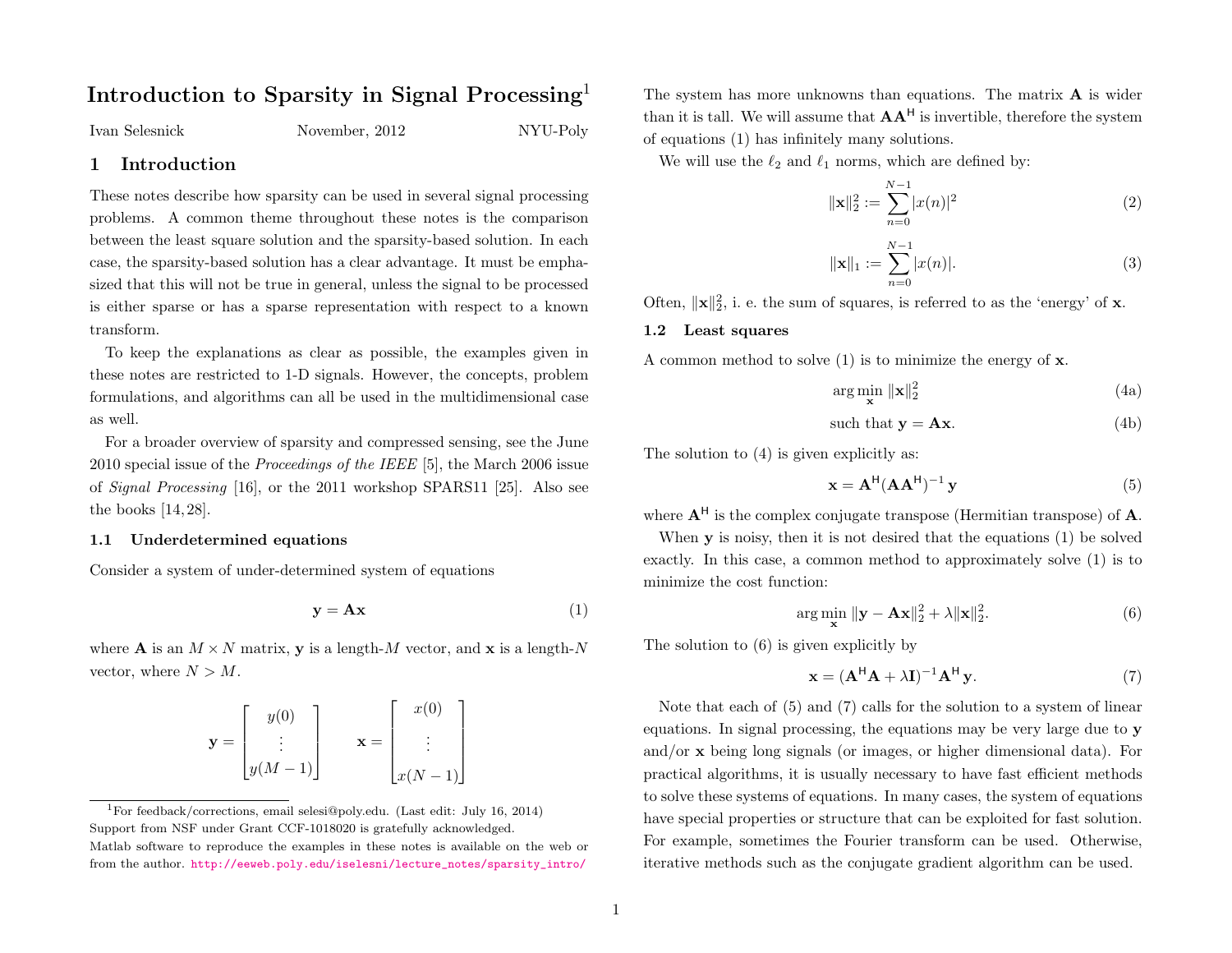#### 1.3 Sparse solutions

Another approach to solve [\(1\)](#page-0-1) is to minimize the sum of absolute values of x. Namely, to solve the optimization problem:

<span id="page-1-0"></span>
$$
\arg\min_{\mathbf{x}} \|\mathbf{x}\|_1 \tag{8a}
$$

$$
such that y = Ax
$$
 (8b)

where  $\|\mathbf{x}\|_1$  is the  $\ell_1$  norm of **x**, defined in [\(3\)](#page-0-6). Problem [\(8\)](#page-1-0) is known as the basis pursuit (BP) problem [\[11\]](#page-16-1). Unlike the least-square problem [\(4\)](#page-0-2), the solution to the BP problem [\(8\)](#page-1-0) can not be written in explicit form. The solution can be found only by running an iterative numerical algorithm.

When y is noisy, then it does not make sense to solve [\(1\)](#page-0-1) exactly, as noted above. In this case, an approximate solution can be found by minimizing the cost function

<span id="page-1-1"></span>
$$
\arg\min_{\mathbf{x}} \|\mathbf{y} - \mathbf{A}\mathbf{x}\|_2^2 + \lambda \|\mathbf{x}\|_1.
$$
 (9)

Problem [\(9\)](#page-1-1) is known as the *basis pursuit denoising* (BPD) problem. Like [\(8\)](#page-1-0), the BPD problem can not be solved in explicit form. It can be solved only using an iterative numerical algorithm. The BPD problem is also referred to as the 'lasso' problem (least absolute shrinkage and selection operator) [\[29\]](#page-17-4). The lasso problem is equivalent to [\(9\)](#page-1-1), except that it is defined via a constraint on the  $\ell_1$  norm.

Even though [\(4\)](#page-0-2) and [\(8\)](#page-1-0) are quite similar, it turns out that the solutions are quite different. Likewise, even though [\(6\)](#page-0-3) and [\(9\)](#page-1-1) are quite similar, the solutions are quite different. In [\(4\)](#page-0-2) the values  $|x(n)|^2$  are penalized, while in [\(8\)](#page-1-0) the values  $|x(n)|$  are penalized. The only difference is the squaring operation. Note that, when a set of values are squared and then summed to get  $s$ , the sum  $s$  is most sensitive to the largest values, as illustrated in Fig. [1.](#page-1-2) Therefore, when minimizing  $\|\mathbf{x}\|_2^2$  it is especially important that the largest values of x be made small as they count much more than the smallest values. For this reason, solutions obtained by minimizing  $\|\mathbf{x}\|_2^2$  usually have many small values, as they are relatively unimportant. Consequently, the least square solution is usually not sparse.

Therefore, when it is known or expected that the solution x is sparse, it is advantageous to use the  $\ell_1$  norm instead of the  $\ell_2$  norm. Some examples will be shown in the following sections.

<span id="page-1-2"></span>

Figure 1: The functions  $|x|$  and  $x^2$ .

## 1.4 Algorithms for sparse solutions

and due to this property, there will not be extraneous local minima. In problem [\(9\)](#page-1-1) can not be found using any explicit formula. These problems  $\|\mathbf{x}\|_1$  is not differentiable because it is defined as the sum of absolute values.<br>The absolution value function is not differentiable at some. The fact that can be solved only by running iterative numerical algorithms. Note that addition, there are many theoretical results and practical algorithms from The solution to the basis pursuit problem [\(8\)](#page-1-0) and basis pursuit denoising The absolution value function is not differentiable at zero. The fact that the cost functions [\(8a\)](#page-0-1) and [\(9\)](#page-1-1) are non-differentiable makes solving the BP and BPD problems somewhat difficult, especially for large-scale problems. However, the BP and BPD problems are convex optimization problems, optimization theory developed specifically for convex optimization problems [\[9\]](#page-16-2).

cost. The speed of convergence can be measured in terms of the number of iterations or in terms of execution time. An early algorithm to Several different algorithms have been developed for solving the BP and BPD problems [\[8,](#page-16-3) [12\]](#page-16-4). There has been some effort by different groups to develop good algorithms for these and related algorithms. A good algorithm is one that converges fast to the solution and has low computational solve the BPD problem is the 'iterative shrinkage/thresholding algorithm'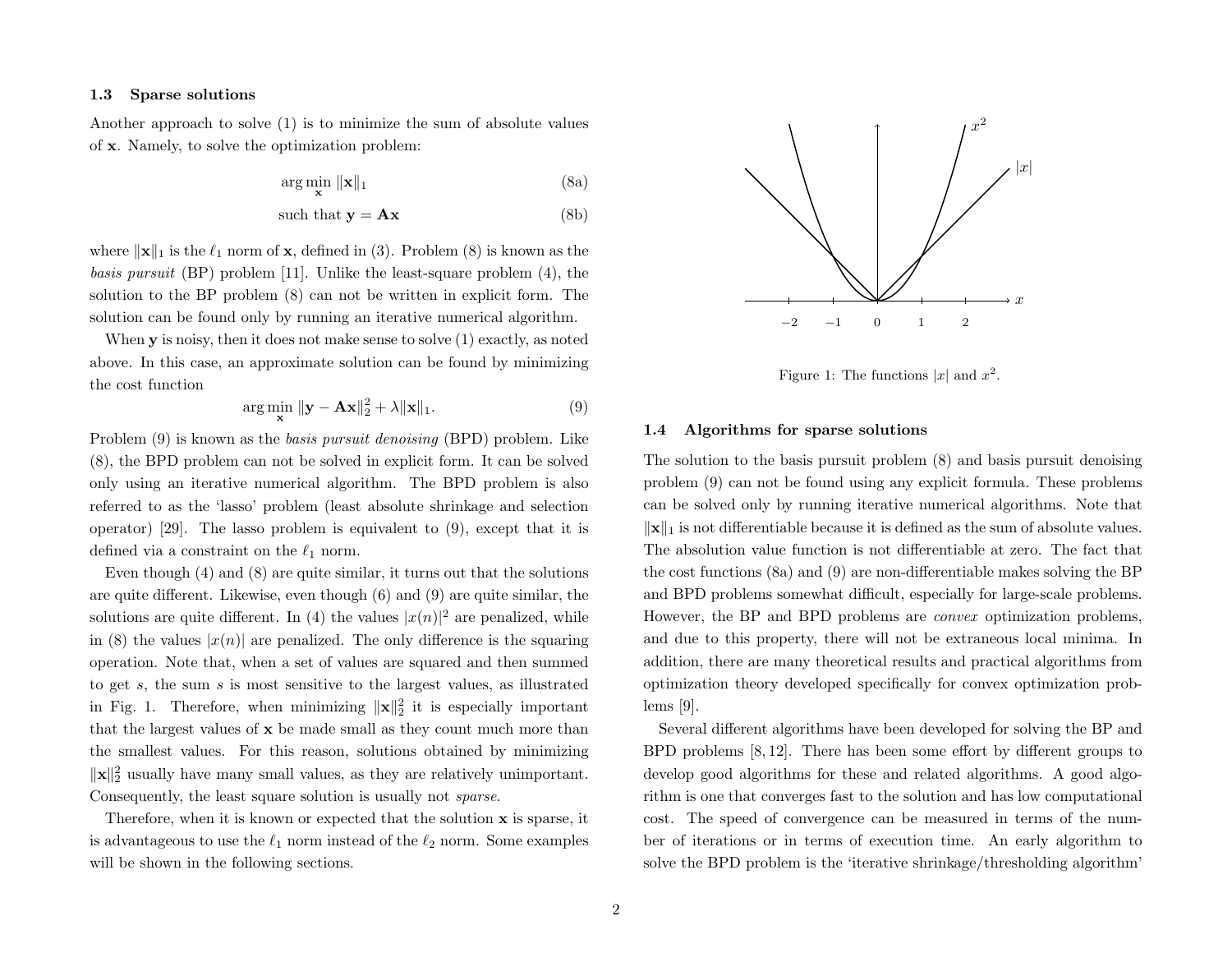(ISTA) [\[12,](#page-16-4) [13,](#page-17-5) [15\]](#page-17-6), which has the property that the cost function is guaranteed to decrease on each iteration of the algorithm. However, ISTA converges slowly for some problems. A more recent algorithm is 'fast ISTA' (FISTA) [\[6\]](#page-16-5); although the cost function may increase on some iterations, FISTA has much faster convergence than ISTA. FISTA has the unusually good property of having quadratic convergence rate. Another recent algorithm is the 'split variable augmented Lagrangian shrinkage algorithm' (SALSA) [\[1,](#page-16-6) [2\]](#page-16-7). SALSA often has very good convergence properties in practice. SALSA requires solving a least square problem at each iteration, so it is not always practical. However, in many cases (as in the examples below) the least square problem can be solved very easily, and in these cases SALSA is a very effective algorithm.

For signal processing applications, it is also desired of algorithms for BP and BPD that they do not require the matrix A to be explicitly stored, but instead require only functions to multiply  $A$  and  $A<sup>H</sup>$  with vectors. An algorithm of this kind is sometimes called 'matrix-free'. For example, if  $\bf{A}$  is a filter convolution matrix, then the matrix-vector product  $\bf{A} \bf{x}$ can be computed using fast FFT-based convolution algorithms or using a difference equation. That is faster than performing full matrix-vector multiplication. It also saves memory: it is necessary to store only the impulse response or frequency response of the filter — the actual matrix A itself is never needed. This is especially important in signal processing because the matrix A would often be extremely large. For a large matrix  $\mathbf{A}$ , (i) a lot of storage memory is needed and (ii) computing the matrixvector product Ax is slow. Hence matrix-free algorithms are especially important when A is large.

#### Parseval frames

If the matrix A satisfies the equation

<span id="page-2-0"></span>
$$
\mathbf{A}\mathbf{A}^{\mathsf{H}} = p\mathbf{I} \tag{10}
$$

for some positive number  $p$ , then the columns of  $\bf{A}$  are said to form a 'Parseval frame' (or 'tight frame'). This kind of matrix is like a unitary (or orthonormal) matrix, except here  $A$  can be rectangular. (A unitary matrix must be square.)

Note that a rectangular matrix can not have an inverse, but it can have either a left or right inverse. If a rectangular matrix  $\bf{A}$  satisfies [\(10\)](#page-2-0), then the right inverse of  $\mathbf{A}$  is  $\mathbf{A}^{\mathsf{H}}$  ( $\mathbf{A}$  has no left inverse).

<span id="page-2-2"></span>As a special case of [\(5\)](#page-0-4), if **A** satisfies the equation [\(10\)](#page-2-0) then (5) becomes

$$
\mathbf{x} = \mathbf{A}^{\mathsf{H}} (\mathbf{A} \mathbf{A}^{\mathsf{H}})^{-1} \mathbf{y} = \frac{1}{p} \mathbf{A}^{\mathsf{H}} \mathbf{y} \qquad (\mathbf{A} \mathbf{A}^{\mathsf{H}} = p\mathbf{I}) \tag{11}
$$

which is computationally more efficient than  $(5)$  because no matrix inversion is needed.

<span id="page-2-1"></span>As a special case of  $(7)$ , if **A** satisfies the equation  $(10)$ , then  $(7)$  becomes

$$
\mathbf{x} = (\mathbf{A}^{\mathsf{H}} \mathbf{A} + \lambda \mathbf{I})^{-1} \mathbf{A}^{\mathsf{H}} \mathbf{y} = \frac{1}{\lambda + p} \mathbf{A}^{\mathsf{H}} \mathbf{y} \qquad (\mathbf{A} \mathbf{A}^{\mathsf{H}} = p\mathbf{I}) \tag{12}
$$

which is computationally more efficient than  $(7)$  because, again, no matrix inversion is needed. To derive [\(12\)](#page-2-1) from [\(7\)](#page-0-5) the 'matrix inverse lemma' can be used.

If  $\bf{A}$  satisfies [\(10\)](#page-2-0), then as [\(11\)](#page-2-2) and [\(12\)](#page-2-1) show, it is very easy to find least square solutions. It turns out that if  $A$  satisfies [\(10\)](#page-2-0), then some algorithms for BP and BPD also become computationally easier.

## 1.5 Exercises

1. Prove [\(5\)](#page-0-4).

- 2. Prove [\(7\)](#page-0-5).
- 3. Prove [\(12\)](#page-2-1). The 'matrix inverse lemma' can be used.

# <span id="page-2-3"></span>2 Sparse Fourier coefficients using BP

The Fourier transform of a signal tells how to write the signal as a sum of sinusoids. In this way, it tells what frequencies are present in a signal. However, the Fourier transform is not the only way to write a signal as a sum of sinusoids, especially for discrete signals of finite length. In the following example, it will be shown that basis pursuit  $(\ell_1$  norm minimization) can be used to obtain a frequency spectrum more sparse than that obtained using the Fourier transform.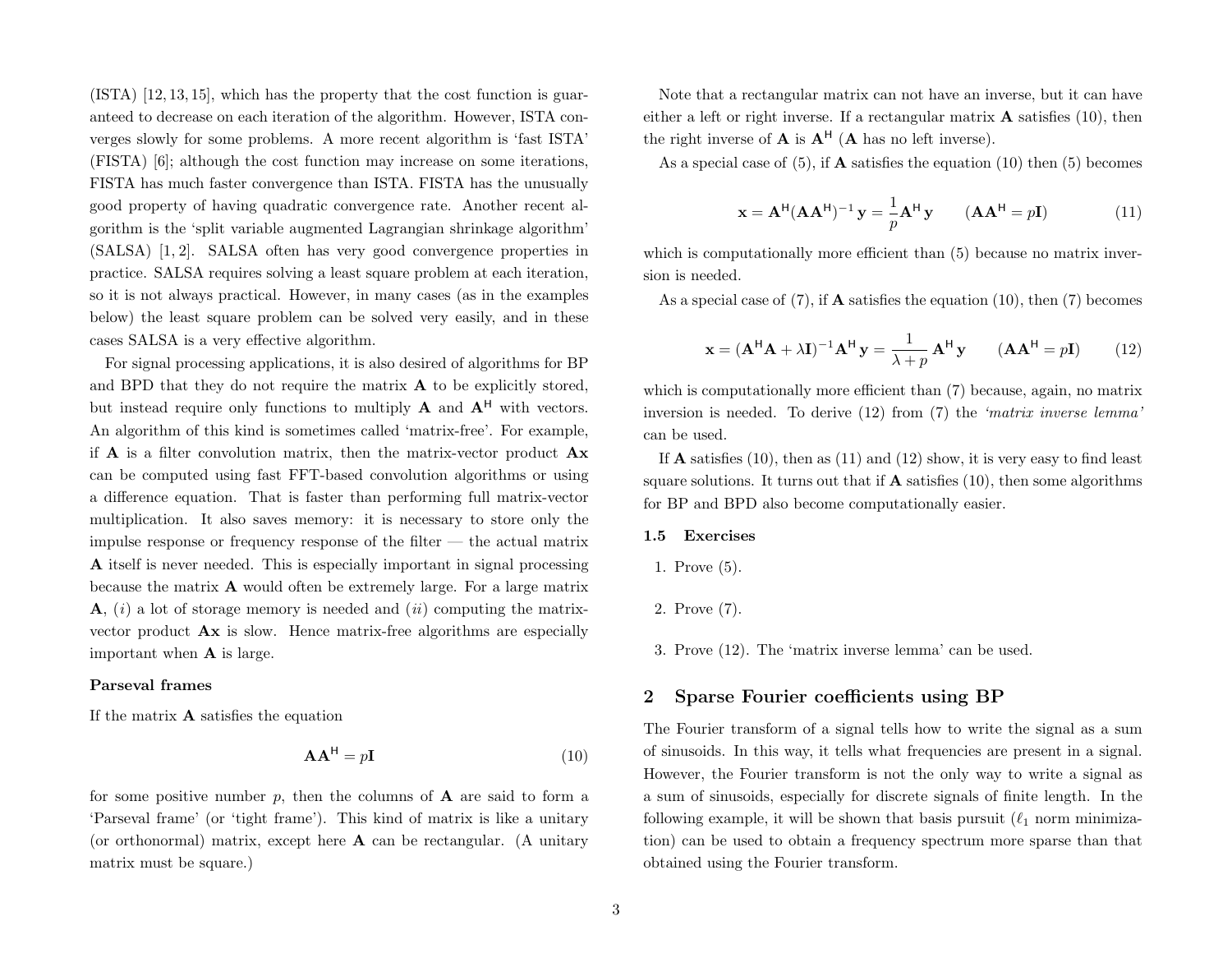Suppose that the M-point signal  $y(m)$  is written as

$$
y(m) = \sum_{n=0}^{N-1} c(n) \exp\left(j\frac{2\pi}{N}mn\right), \qquad 0 \le m \le M-1 \tag{13}
$$

where  $c(n)$  is a length-N coefficient sequence, with  $M \leq N$ . In vector notation, the equation [\(13\)](#page-3-0) can be expressed as

<span id="page-3-2"></span><span id="page-3-1"></span>
$$
y = Ac
$$
 (14)

where **A** is a matrix of size  $M \times N$  given by

$$
\mathbf{A}_{m,n} = \exp\left(\mathbf{j}\frac{2\pi}{N}mn\right), \quad 0 \le m \le M-1, \ \ 0 \le n \le N-1 \tag{15}
$$

and **c** is a length-N vector. The coefficients  $c(n)$  are frequency-domain (Fourier) coefficients.

Some remarks regarding the matrix  $\bf{A}$  defined in [\(15\)](#page-3-1):

- 1. If  $N = M$ , then **A** is the inverse N-point DFT matrix (except for a normalization constant).
- 2. If  $N > M$ , then **A** is the first M rows of the inverse N-point DFT matrix (except for a normalization constant). Therefore, multiplying a vector by  $\mathbf{A}$  or  $\mathbf{A}^{\mathsf{H}}$  can be done very efficiently using the FFT. For example, in Matlab,  $y = Ac$  can be implemented using the function:

function 
$$
y = A(c, M, N)
$$
  
\n $v = N * ifft(c);$   
\n $y = v(1:M);$ 

end

Similarly,  $A^H v$  can be obtained by zero-padding and computing the DFT. In Matlab, we can implement  $\mathbf{c} = \mathbf{A}^H \mathbf{y}$  as the function:

function 
$$
c = AT(y, M, N)
$$
  
\n $c = fft([y; zeros(N-M, 1)]);$   
\nend

Because the matrices  $A$  and  $A<sup>H</sup>$  can be multiplied with vectors efficiently using the FFT without actually creating or storing the matrix A, matrix-free algorithms can be readily used.

<span id="page-3-7"></span><span id="page-3-0"></span>3. Due to the orthogonality properties of complex sinusoids, the matrix A satisfies:

$$
\mathbf{A}\mathbf{A}^{\mathsf{H}} = N \mathbf{I}_M \tag{16}
$$

<span id="page-3-4"></span>so

$$
(\mathbf{A}\mathbf{A}^{\mathsf{H}})^{-1} = \frac{1}{N} \mathbf{I}_M. \tag{17}
$$

That is, the matrix  $\bf{A}$  defined in [\(15\)](#page-3-1) satisfies [\(10\)](#page-2-0).

<span id="page-3-3"></span>When  $N = M$ , then the coefficients **c** satisfying [\(14\)](#page-3-2) are uniquely determined and can be found using the discrete Fourier transform (DFT). But when  $N > M$ , there are more coefficients than signal values and the coefficients c are not unique. Any vector c satisfying  $y = Ac$  can be considered a valid set of coefficients. To find a particular solution we can minimize either  $\|\mathbf{c}\|_2^2$  or  $\|\mathbf{c}\|_1$ . That is, we can solve either the least square problem:

$$
\arg\min_{\mathbf{c}} \|\mathbf{c}\|_2^2 \tag{18a}
$$

<span id="page-3-5"></span>such that 
$$
y = Ac
$$
 (18b)

or the basis pursuit problem:

$$
\arg\min_{\mathbf{c}} \|\mathbf{c}\|_1 \tag{19a}
$$

such that 
$$
y = Ac.
$$
 (19b)

The two solutions can be quite different, as illustrated below.

<span id="page-3-6"></span>From Section [1.2,](#page-0-7) the solution to the least square problem [\(18\)](#page-3-3) is given by

$$
\mathbf{c} = \mathbf{A}^{\mathsf{H}} (\mathbf{A} \mathbf{A}^{\mathsf{H}})^{-1} \mathbf{y} = \frac{1}{N} \mathbf{A}^{\mathsf{H}} \mathbf{y} \qquad \text{(least square solution)} \tag{20}
$$

where we have used [\(17\)](#page-3-4). As noted above,  $A^{H}y$  is equivalent to zeropadding the length- $M$  signal  $y$  to length- $N$  and computing its DFT. Hence, the least square solution is simply the DFT of the zero-padded signal. The solution to the basis pursuit problem [\(19\)](#page-3-5) must be found using an iterative numerical algorithm.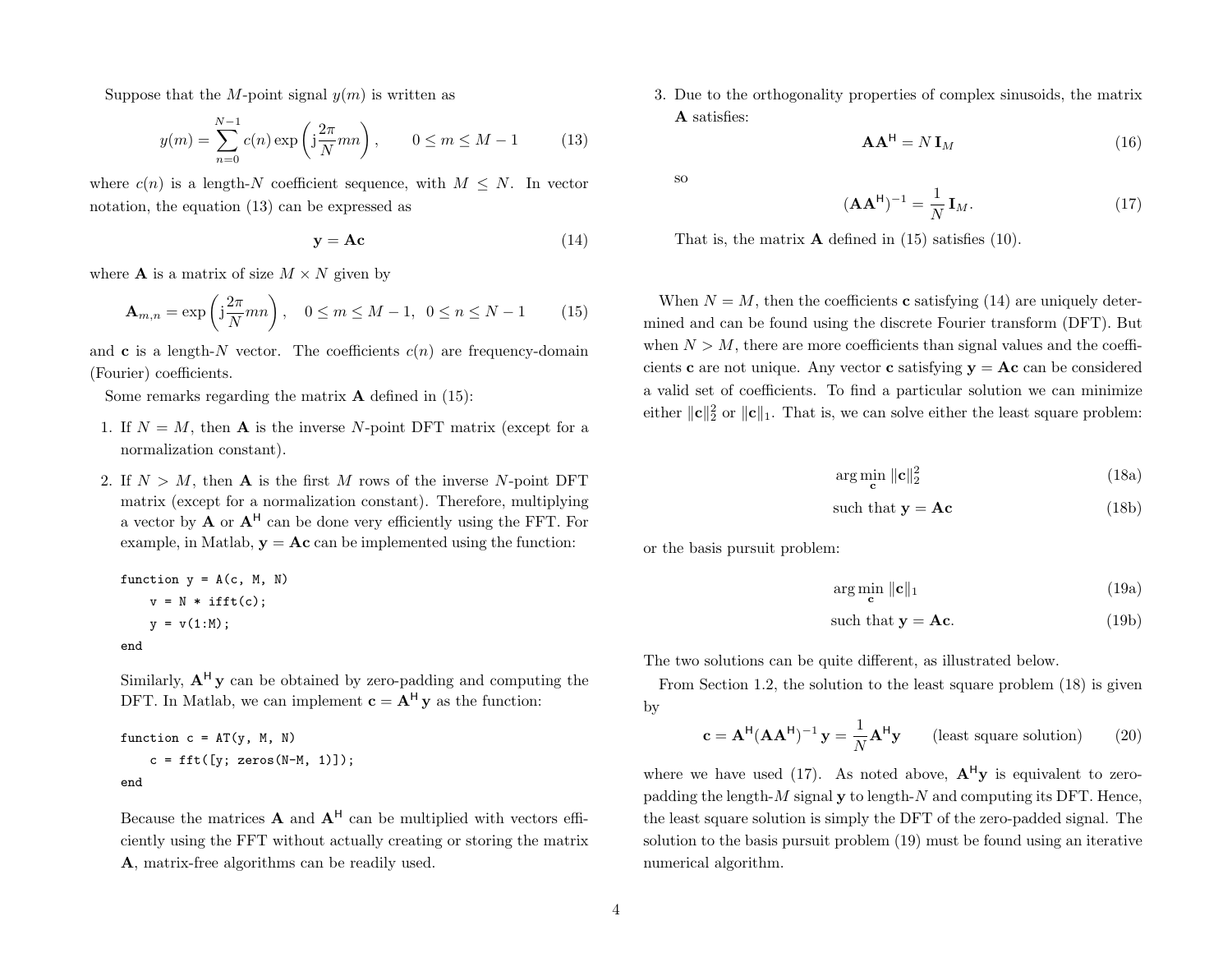<span id="page-4-0"></span>

Figure 2: The signal is a complex sinusoid.

## Example

A simple length-100 signal y is shown in Fig. [2.](#page-4-0) The signal is given by:

$$
y(m) = \exp(j2\pi f_o m/M), \quad 0 \le m \le M - 1, \quad f_0 = 10.5, M = 100.
$$

This signal is 10.5 cycles of a complex sinusoid (not a whole number of cycles). If  $N = 100$ , then the coefficients **c** satisfying  $y = Ac$  are unique (and can be found using the DFT) and the unique c is illustrated in Fig. [3a](#page-5-0). It can be seen that even though the signal  $y(m)$  consists of a single frequency, the Fourier coefficients are spread out. This is the famous leakage phenomenon; it occurs whenever a sinusoidal signal has a fractional number of cycles (here, 10.5 cycles).

To obtain a higher resolution frequency spectrum, we can use more Fourier coefficients than signal values; that is,  $N > M$ . We will use  $N = 256$ , more than twice M and also a power of two (so a fast radix-2) FFT can be used). In this case, because  $N > M$ , the coefficients are not unique. The least square solution, easily computed using [\(20\)](#page-3-6), is shown in Fig. [3b](#page-5-0). Note that the least square solution also exhibits the leakage phenomenon.

To obtain the solution to the basis pursuit problem [\(19\)](#page-3-5), we have used 100 iterations of an iterative algorithm (SALSA). The basis pursuit solution is shown in Fig. [3c](#page-5-0). It is clear in the figure that the basis pursuit solution is more sparse than the least square solution. The basis pursuit solution does not have the leakage phenomenon. The cost function history of the SALSA algorithm for this example is illustrated in Fig. [4.](#page-5-1) It can be seen that the cost function is not strictly decreasing; however, it does flatten out eventually as it reaches the minimum value. It is informative to look at the cost function history of an iterative algorithm in order to evaluate its convergence behavior.

## 2.1 Exercises

- 1. Show that for the matrix A defined in [\(15\)](#page-3-1), the matrix-vector products  $\mathbf{A}\mathbf{x}$  and  $\mathbf{A}^{\mathsf{H}}\mathbf{y}$  can be computed using the DFT as described.
- 2. Show that the matrix A defined in [\(15\)](#page-3-1) satisfies [\(16\)](#page-3-7).
- 3. Reproduce the example (or similar). Also, repeat the example with different frequencies and signal lengths. Comment on your observations.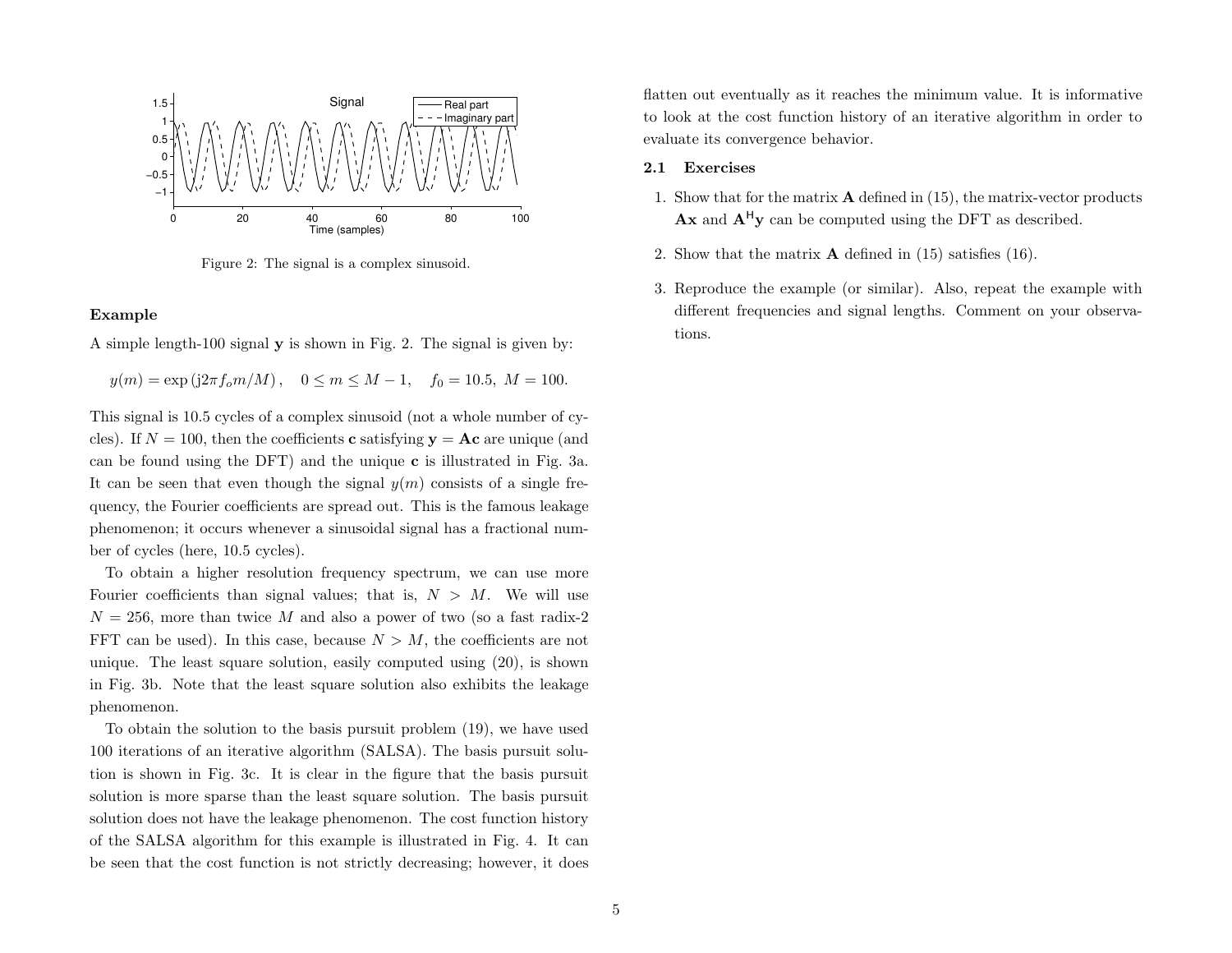<span id="page-5-0"></span>

Figure 3: Fourier coefficients of the signal in Fig. [2,](#page-4-0) calculated three different ways.

<span id="page-5-1"></span>

Figure 4: Cost function history of algorithm for basis pursuit solution in Fig. [3c](#page-5-0).

# <span id="page-5-2"></span>3 Denoising using BPD

Digital LTI filters are often used for noise reduction (denoising). If the noise and signal occupy separate frequency bands, and if these frequency bands are known, then an appropriate digital LTI filter can be readily designed so as to remove the noise very effectively. But when the noise and signal overlap in the frequency domain, or if the respective frequency bands are unknown, then it is more difficult to do noise filtering using LTI filters. However, if it is known that the signal to be estimated has sparse (or relatively sparse) Fourier coefficients, then sparsity methods can be used as an alternative to LTI filters for noise reduction, as will be illustrated.

A 500 sample noisy speech waveform is illustrated in Fig. [5a](#page-6-0). The speech signal was recorded at a sampling rate of 16,000 samples/second, so the duration of the signal is 31 msec. We write the noisy speech signal  $y(m)$ as

$$
y(m) = s(m) + w(m), \qquad 0 \le m \le M - 1, \quad M = 500 \tag{21}
$$

where  $s(m)$  is the noise-free speech signal and  $w(m)$  is the noise sequence. We have used zero-mean Gaussian IID noise to create the noisy speech signal in Fig. [5a](#page-6-0). The frequency spectrum of y is illustrated in Fig. [6a](#page-6-1). It was obtained by zero-padding the 500-point signal y to length 1024 and computing the DFT. Due to the DFT coefficients being symmetric (because y is real), only the first half of the DFT is shown in Fig. [6.](#page-6-1) It can be seen that the noise is not isolated to any specific frequency band.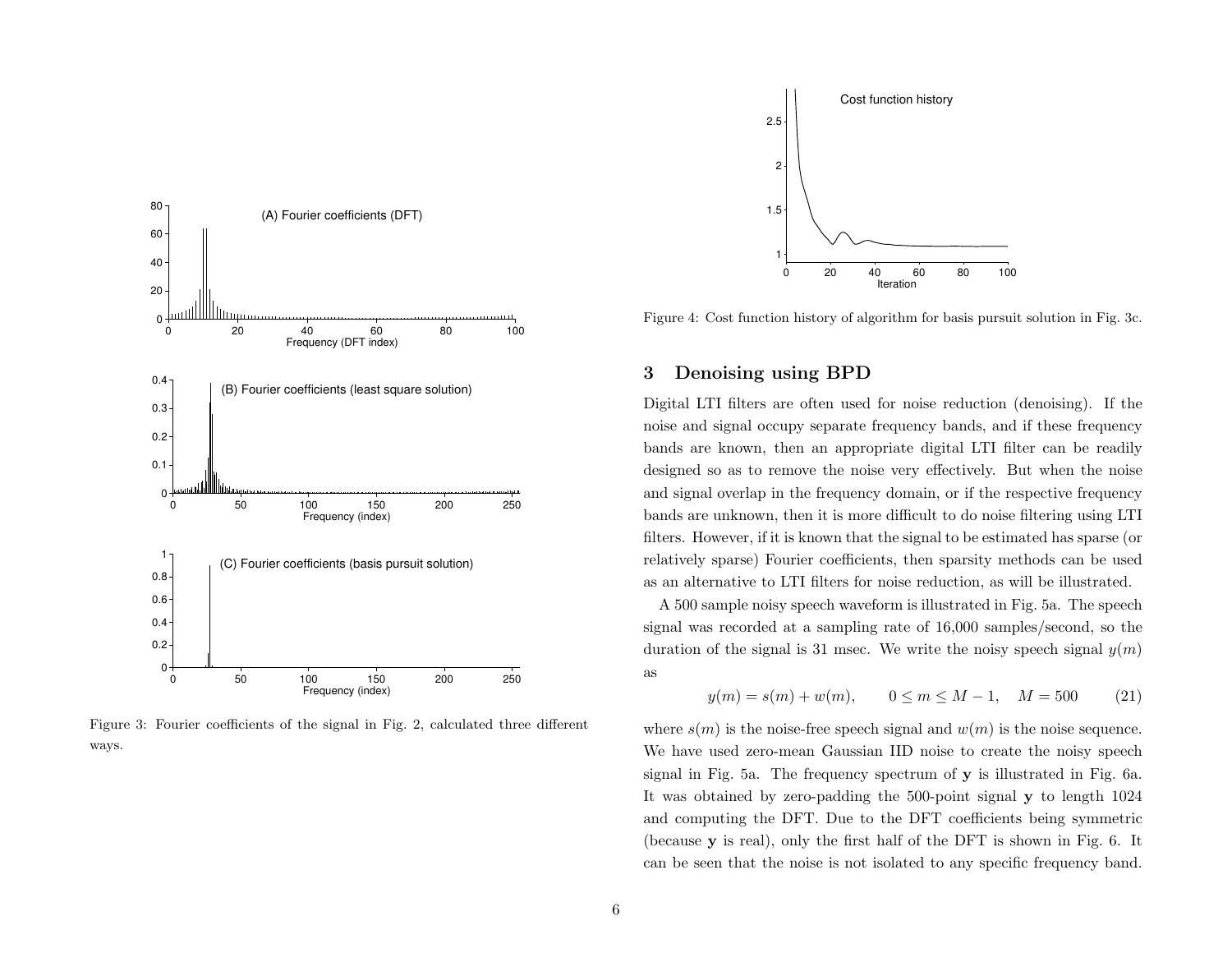<span id="page-6-0"></span>

Figure 5: Speech waveform: 500 samples at a sampling rate of 16,000 samples/second.

Because the noise is IID, it is uniformly spread in frequency.

Let us assume that the noise-free speech signal  $s(n)$  has a sparse set of Fourier coefficients. Then, it is useful to write the noisy speech signal as:

$$
\mathbf{y} = \mathbf{A}\mathbf{c} + \mathbf{w}
$$

where **A** is the  $M \times N$  matrix defined in [\(15\)](#page-3-1). The noisy speech signal is the length- $M$  vector y, the sparse Fourier coefficients is the length- $N$ vector **c**, and the noise is the length-M noise vector **w**. Because **y** is noisy, it is suitable to find c by solving either the least square problem

<span id="page-6-3"></span>
$$
\arg\min_{\mathbf{c}} \|\mathbf{y} - \mathbf{A}\mathbf{c}\|_2^2 + \lambda \|\mathbf{c}\|_2^2 \tag{22}
$$

or the basis pursuit denoising (BPD) problem

$$
\arg\min_{\mathbf{c}} \|\mathbf{y} - \mathbf{A}\mathbf{c}\|_2^2 + \lambda \|\mathbf{c}\|_1. \tag{23}
$$

Once c is found (either the least square or BPD solution), an estimate of the speech signal is given by  $\hat{\mathbf{s}} = \mathbf{A}\mathbf{c}$ . The parameter  $\lambda$  must be set to an

<span id="page-6-1"></span>

Figure 6: Speech waveform Fourier coefficients. (a) FFT of noisy signal. (b) Fourier coefficients obtained by BPD.

appropriate positive real value according to the noise variance. When the noise has a low variance, then  $\lambda$  should be chosen to be small. When the noise has a high variance, then  $\lambda$  should be chosen to be large.

Consider first the solution to the least square problem [\(22\)](#page-6-2). From Section [1.2](#page-0-7) the least square solution is given by

$$
\mathbf{c} = (\mathbf{A}^{\mathsf{H}} \mathbf{A} + \lambda \mathbf{I})^{-1} \mathbf{A}^{\mathsf{H}} \mathbf{y} = \frac{1}{\lambda + N} \mathbf{A}^{\mathsf{H}} \mathbf{y} \qquad (\mathbf{A} \mathbf{A}^{\mathsf{H}} = N \mathbf{I}) \tag{24}
$$

<span id="page-6-2"></span>where we have used [\(12\)](#page-2-1) and [\(16\)](#page-3-7). Hence, the least square estimate of the speech signal is given by

$$
\hat{\mathbf{s}} = \mathbf{A}\mathbf{c} = \frac{N}{\lambda + N} \mathbf{y} \qquad \text{(least square solution)}.
$$

Note that as  $\lambda$  goes to zero (low noise case), then the least square solution approaches the noisy speech signal. This is appropriate: when there is (almost) no noise, the estimated speech signal should be (almost) the observed signal y. As  $\lambda$  increases (high noise case), then the least square solution approaches to zero — the noise is attenuated, but so is the signal.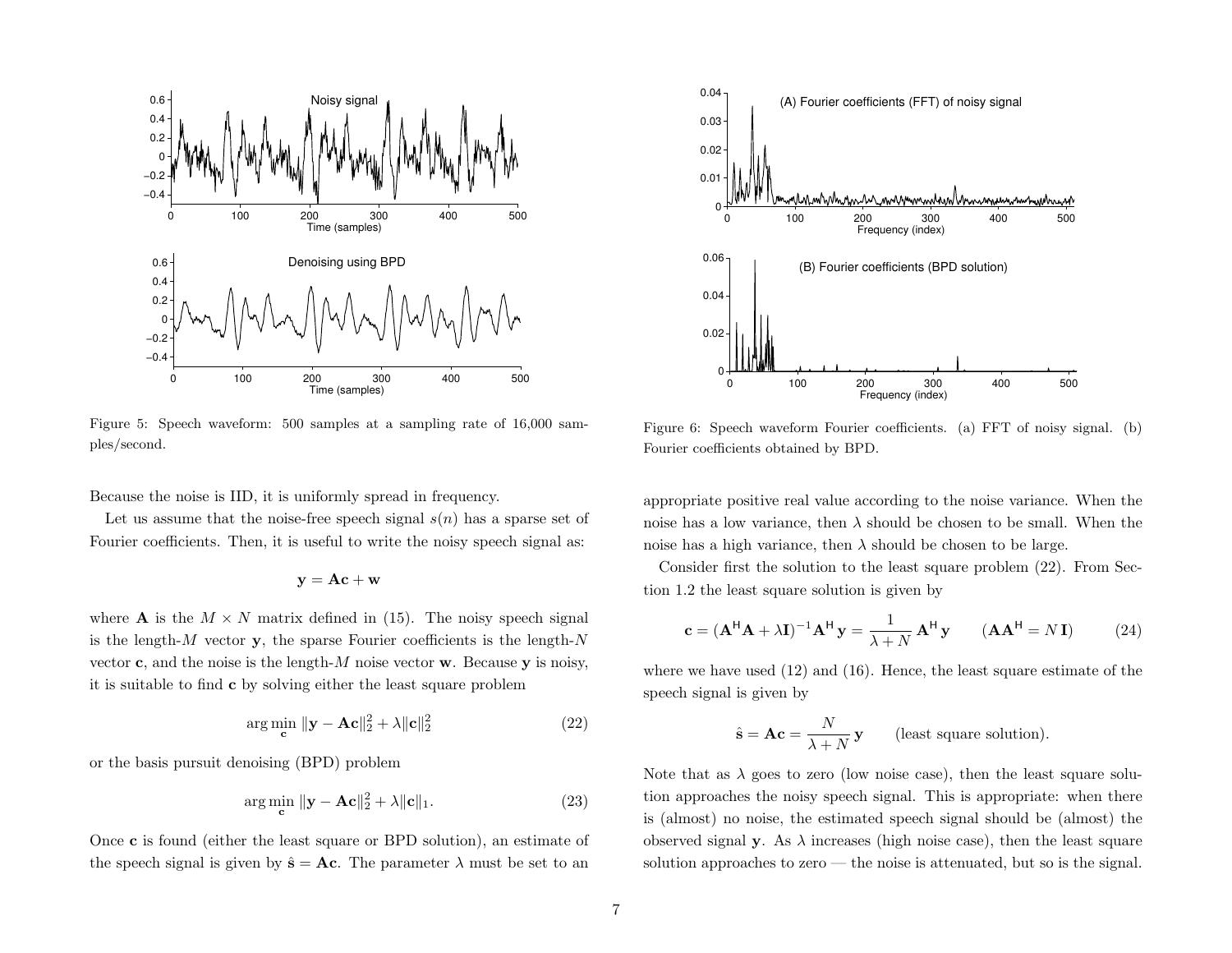But the estimate  $\hat{\mathbf{s}} = \frac{N}{\lambda + N} \mathbf{y}$  is only a scaled version of the noisy signal! No real filtering has been achieved. We do not illustrate the least square solution in Fig. [5,](#page-6-0) because it is the same as the noisy signal except for scaling by  $N/(\lambda + N)$ .

For the basis pursuit denoising problem [\(23\)](#page-6-3), we have used  $N = 1024$ . Hence, the Fourier coefficient vector c will be of length 1024. To solve the BPD problem, we used 50 iterations of the algorithm SALSA. The Fourier coefficient vector c obtained by solving BPD is illustrated in Fig. [6b](#page-6-1). (Only the first 512 values of c are shown because the sequence is symmetric.) The estimated speech signal  $\hat{\mathbf{s}} = \mathbf{A}\mathbf{c}$  is illustrated in Fig. [5b](#page-6-0). It is clear that the noise has been successfully reduced while the shape of the underlying waveform has been maintained. Moreover, the high frequency component at frequency index 336 visible in Fig. [6](#page-6-1) is preserved in the BPD solution, whereas a low-pass filter would have removed it.

Unlike the least square solution, the BPD solution performs denoising as desired. But it should be emphasized that the effectiveness of BPD depends on the coefficients of the signal being sparse (or approximately sparse). Otherwise BPD will not be effective.

#### 3.1 Exercises

1. Reproduce the speech denoising example in this section (or a similar example). Vary the parameter  $\lambda$  and observe how the BPD solution changes as a function of  $\lambda$ . Comment on your observations.

# <span id="page-7-5"></span>4 Deconvolution using BPD

In some applications, the signal of interest  $x(m)$  is not only noisy but is also distorted by an LTI system with impulse response  $h(m)$ . For example, an out-of-focus image can be modeled as an in-focus image convolved with a blurring function (point-spread function). For convenience, the example below will involve a one-dimensional signal. In this case, the available data  $y(m)$  can be written as

<span id="page-7-0"></span>
$$
y(m) = (h * x)(m) + w(m)
$$
 (25)

where '\*' denotes convolution (linear convolution) and  $w(m)$  is additive noise. Given the observed data  $y$ , we aim to estimate the signal  $x$ . We will assume that the sequence h is known.

If x is of length N and h is of length L, then y will be of length  $M =$  $N + L - 1$ . In vector notation, [\(25\)](#page-7-0) can be written as

<span id="page-7-3"></span>
$$
y = Hx + w \tag{26}
$$

where **v** and **w** are length-M vectors and **x** is a length-N vector. The matrix  $H$  is a convolution (Toeplitz) matrix with the form

$$
\mathbf{H} = \begin{bmatrix} h_0 \\ h_1 & h_0 \\ h_2 & h_1 & h_0 \\ & h_2 & h_1 & h_0 \\ & & h_2 & h_1 \\ & & & h_2 \end{bmatrix} . \tag{27}
$$

The matrix **H** is of size  $M \times N$  with  $M > N$  (because  $M = N + L - 1$ ).

Because of the additive noise  $\bf{w}$ , it is suitable to find  $\bf{x}$  by solving either the least square problem:

<span id="page-7-4"></span><span id="page-7-1"></span>
$$
\arg\min_{\mathbf{x}} \|\mathbf{y} - \mathbf{H}\mathbf{x}\|_2^2 + \lambda \|\mathbf{x}\|_2^2 \tag{28}
$$

or the basis pursuit denoising problem:

$$
\arg\min_{\mathbf{x}} \|\mathbf{y} - \mathbf{H}\mathbf{x}\|_2^2 + \lambda \|\mathbf{x}\|_1. \tag{29}
$$

Consider first the solution to the least square problem [\(28\)](#page-7-1). From [\(7\)](#page-0-5) the least square solution is given by

<span id="page-7-2"></span>
$$
\mathbf{x} = (\mathbf{H}^{\mathsf{H}} \mathbf{H} + \lambda \mathbf{I})^{-1} \mathbf{H}^{\mathsf{H}} \mathbf{y}.
$$
 (30)

When **H** is a large matrix, we generally wish to avoid computing the solution  $(30)$  directly. In fact, we wish to avoid storing **H** in memory at all. However, note that the convolution matrix  $H$  in [\(27\)](#page-7-3) is banded with  $L$  non-zero diagonals. That is,  $H$  is a 'sparse banded' matrix. For such matrices, a sparse system solver can be used; i.e., an algorithm specifically designed to solve large systems of equations where the system matrix is a sparse matrix. Therefore, when  $h$  is a short sequence, the least square solution [\(30\)](#page-7-2) can be found efficiently using a solver for sparse banded linear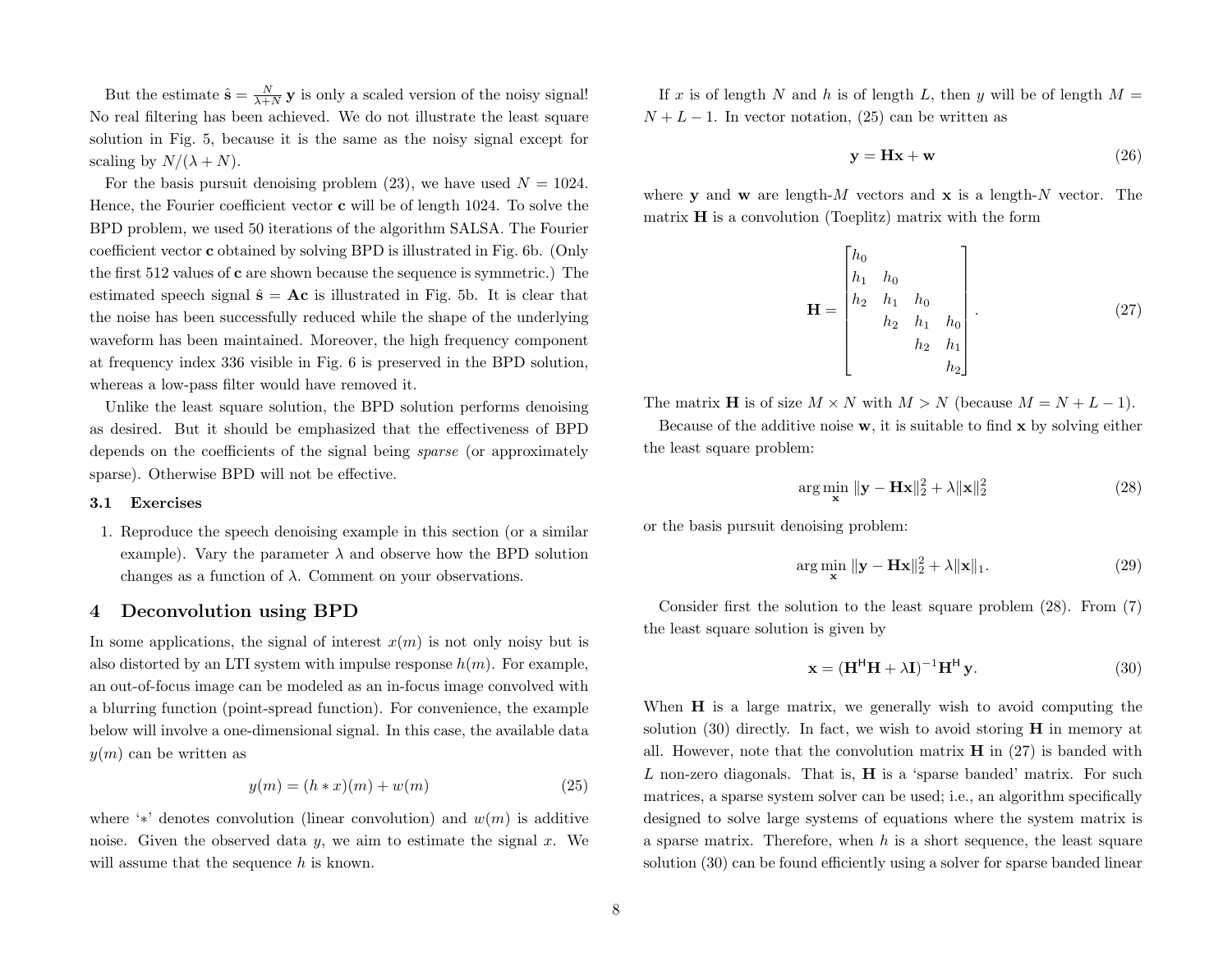<span id="page-8-0"></span>

Figure 7: (a) Sparse signal and (b) observed signal y.

equations. In addition, when using such a solver, it is not necessary to store the matrix H in its entirety, only the non-zero diagonals.

To compute the solution to the basis pursuit denoising problem [\(29\)](#page-7-4), we can use the iterative algorithm SALSA. This algorithm can also take advantage of solvers for sparse banded systems, so as to avoid the excessive computational cost and execution time of solving general large system of equations.

## Example

A sparse signal is illustrated in Fig. [7a](#page-8-0). This signal is convolved by the 4-point moving average filter

$$
h(n) = \begin{cases} \frac{1}{4} & n = 0, 1, 2, 3 \\ 0 & \text{otherwise} \end{cases}
$$

and noise is added to obtain the observed data y illustrated in Fig. [7b](#page-8-0).

The least square and BPD solutions are illustrated in Fig. [8.](#page-8-1) In each case, the solution depends heavily on the parameter  $\lambda$ . In these two examples, we have chosen  $\lambda$  manually so as to get as good a solution visually

<span id="page-8-1"></span>

Figure 8: Deconvolution of observed signal in Fig. [7b](#page-8-0). (a) Least square solution. (b) Basis pursuit denoising solution.

as we can. It is clear that the BPD solution is more accurate.

It is important to note that, if the original signal is not sparse, then the BPD method will not work. Its success depends on the original signal being sparse!

## 4.1 Exercises

1. Reproduce the example (or similar). Show the least square and BPD solutions for different values of  $\lambda$  to illustrate how the solutions depend on  $\lambda$ . Comment on your observations.

# <span id="page-8-2"></span>5 Missing data estimation using BP

Due to data transmission errors or acquisition errors, some samples of a signal may be lost. In order to conceal these errors, the missing samples must be filled in with suitable values. Filling in missing values in order to conceal errors is called error concealment [\[30\]](#page-17-7). In some applications, part of a signal or image is intentionally deleted, for example in image editing so as to alter the image, or removing corrupted samples of an audio signal.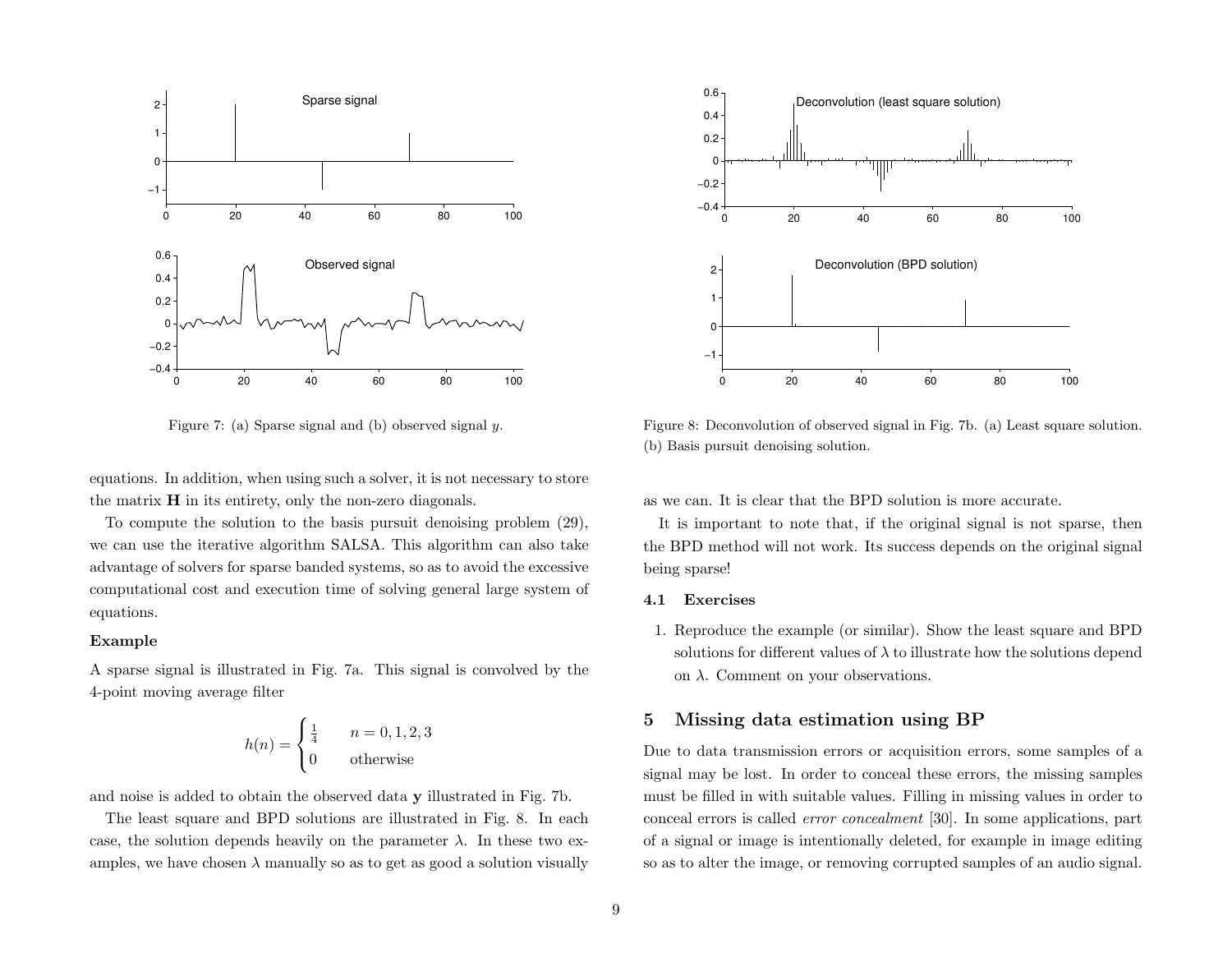<span id="page-9-0"></span>

Figure 9: Signal with missing samples.

The samples or pixels should be convincingly filled in according to the surrounding area. In this case, the problem of filling in missing samples/pixels is often called inpainting [\[7\]](#page-16-8). Error concealment and inpainting both refer to filling in missing samples/pixels of a signal/image.

Several methods have been developed for filling in missing data, for example [\[17,](#page-17-8)[18,](#page-17-9)[20,](#page-17-10)[21\]](#page-17-11). In this section, we will describe a method based on sparse signal representations. The example below involves one-dimensional signals, but the method can also be used for images, video, and other multidimensional data.

Fig. [9](#page-9-0) shows an example of signal with missing samples. The signal is a speech waveform 500 samples long, but 200 samples are missing. That is, 300 of the 500 samples are known. The problem is to fill in the missing 200 samples.

#### 5.1 Problem statement

<span id="page-9-2"></span>Let  $x$  be a signal of length M. But suppose only K samples of  $x$  are observed, where  $K < M$ . The K-point incomplete signal y can be written as

$$
y = Sx \tag{31}
$$

where **S** is a 'selection' (or 'sampling') matrix of size  $K \times M$ . For example, if only the first, second and last elements of a 5-point signal x are observed, then the matrix  $S$  is given by:

<span id="page-9-1"></span>
$$
\mathbf{S} = \begin{bmatrix} 1 & 0 & 0 & 0 & 0 \\ 0 & 1 & 0 & 0 & 0 \\ 0 & 0 & 0 & 0 & 1 \end{bmatrix} . \tag{32}
$$

The vector **y** is of length  $K$  (**y** is shorter vector than **x**). It consists of the known samples of x.

The problem can be stated as: Given the incomplete signal y and the matrix **S**, find **x** such that  $y = Sx$ . Of course, there are infinitely many solutions. Below, the least square and basis pursuit solutions will be illustrated. As will be shown, these two solutions are very different.

Properties of S: The matrix S has the following properties which will be used below.

<span id="page-9-3"></span>1. Note that

$$
SS^{\mathsf{T}} = I \tag{33}
$$

where **I** is an  $K \times K$  identity matrix. For example, for **S** in [\(32\)](#page-9-1) have

$$
\mathbf{S} \mathbf{S}^{\mathsf{T}} = \begin{bmatrix} 1 & 0 & 0 \\ 0 & 1 & 0 \\ 0 & 0 & 1 \end{bmatrix}.
$$

2. Also

$$
\mathbf{S}^{\mathsf{T}}\mathbf{S} = \text{diag}(\mathbf{s})\tag{34}
$$

where the notation diag(s) denotes the diagonal matrix with s along the diagonal. For example, with  $S$  in  $(32)$  we have

$$
\mathbf{S}^{\mathsf{T}}\mathbf{S} = \begin{bmatrix} 1 & 0 & 0 & 0 & 0 \\ 0 & 1 & 0 & 0 & 0 \\ 0 & 0 & 0 & 0 & 0 \\ 0 & 0 & 0 & 0 & 0 \\ 0 & 0 & 0 & 0 & 1 \end{bmatrix}
$$

which we can write as

<span id="page-9-4"></span>
$$
S^{\mathsf{T}}S = \text{diag}([1, 1, 0, 0, 1]).
$$

3. Note that  $S^T y$  has the effect of setting the missing samples to zero. For example, with  $S$  in [\(32\)](#page-9-1) we have

$$
\mathbf{S}^{\mathsf{T}}\mathbf{y} = \begin{bmatrix} 1 & 0 & 0 \\ 0 & 1 & 0 \\ 0 & 0 & 0 \\ 0 & 0 & 0 \\ 0 & 0 & 1 \end{bmatrix} \begin{bmatrix} y(0) \\ y(1) \\ y(2) \end{bmatrix} = \begin{bmatrix} y(0) \\ y(1) \\ 0 \\ 0 \\ y(2) \end{bmatrix} . \tag{35}
$$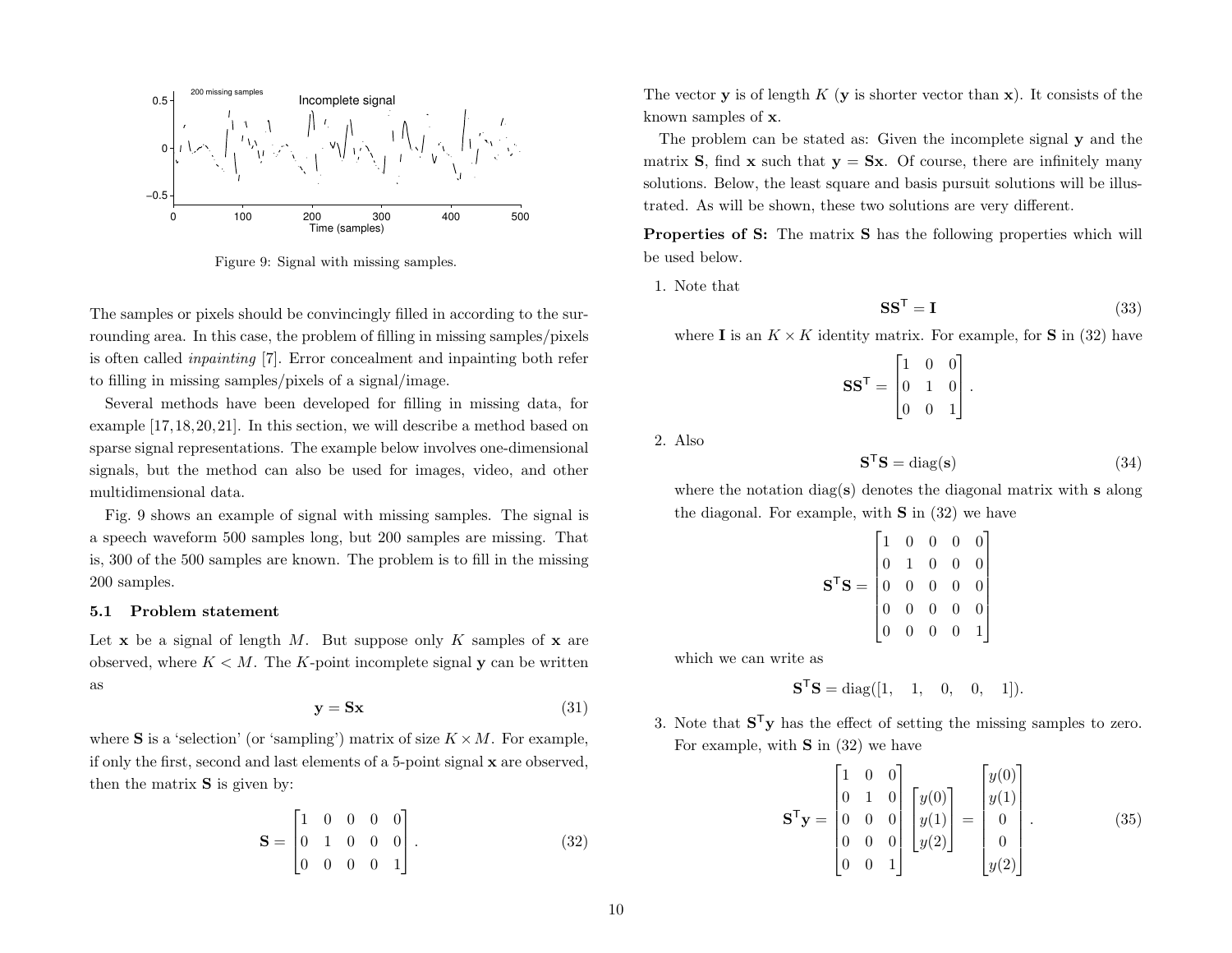Sparsity Model: Suppose the signal x has a sparse representation with respect to A, meaning that x can be represented as

<span id="page-10-0"></span>
$$
x = Ac \tag{36}
$$

where **c** is a sparse coefficient vector of length N with  $M \leq N$ , and **A** is a matrix of size  $M \times N$ .

The incomplete signal y can then be written as

$$
y = Sx \qquad \text{from (31)} \tag{37a}
$$

$$
= \mathbf{SAc} \qquad \text{from (36).} \tag{37b}
$$

Therefore, if we can find a vector c satisfying

<span id="page-10-1"></span>
$$
y = SAc
$$
 (38)

then we can create an estimate  $\hat{\mathbf{x}}$  of  $\mathbf{x}$  by setting

$$
\hat{\mathbf{x}} = \mathbf{A}\mathbf{c}.\tag{39}
$$

From [\(38\)](#page-10-1) it is clear that  $S\hat{x} = y$ . That is,  $\hat{x}$  agrees with the known samples of  $x$ . The signal  $\hat{x}$  is the same length as  $x$ .

Note that  $y$  is shorter than the coefficient vector  $c$ , so there are infinitely many solutions to [\(38\)](#page-10-1). (y is of length K, and c is of length N.) Any vector c satisfying  $y = SAc$  can be considered a valid set of coefficients. To find a particular solution we can minimize either  $\|\mathbf{c}\|_2^2$  or  $\|\mathbf{c}\|_1$ . That is, we can solve either the least square problem:

<span id="page-10-2"></span>
$$
\arg\min_{\mathbf{c}} \|\mathbf{c}\|_2^2 \tag{40a}
$$

<span id="page-10-4"></span>
$$
such that  $\mathbf{y} = \mathbf{SAc}$  (40b)
$$

or the basis pursuit problem:

$$
\arg\min_{\mathbf{c}} \|\mathbf{c}\|_1 \tag{41a}
$$

such that 
$$
y = SAc.
$$
 (41b)

The two solutions are very different, as illustrated below.

Let us assume that  $\bf{A}$  satisfies [\(10\)](#page-2-0),

$$
\mathbf{A}\mathbf{A}^{\mathsf{H}} = p\mathbf{I},\tag{42}
$$

for some positive real number p.

Consider first the solution to the least square problem. From Section [1.2,](#page-0-7) the solution to least square problem [\(40\)](#page-10-2) is given by

$$
\mathbf{c} = (\mathbf{SA})^{\mathsf{H}}((\mathbf{SA})(\mathbf{SA})^{\mathsf{H}})^{-1}\mathbf{y}
$$
(43)

$$
= \mathbf{A}^{\mathsf{H}} \mathbf{S}^{\mathsf{T}} (\mathbf{S} \mathbf{A} \mathbf{A}^{\mathsf{H}} \mathbf{S}^{\mathsf{T}})^{-1} \mathbf{y}
$$
(44)

$$
= \mathbf{A}^{\mathsf{H}} \mathbf{S}^{\mathsf{T}} (p \, \mathbf{S} \mathbf{S}^{\mathsf{T}})^{-1} \mathbf{y} \qquad \text{using (10)} \tag{45}
$$

$$
= \mathbf{A}^{\mathsf{H}} \mathbf{S}^{\mathsf{T}} (p\mathbf{I})^{-1} \mathbf{y} \qquad \text{using (33)} \tag{46}
$$

$$
=\frac{1}{p}\mathbf{A}^{\mathsf{H}}\mathbf{S}^{\mathsf{T}}\mathbf{y}\tag{47}
$$

Hence, the least square estimate  $\hat{\mathbf{x}}$  is given by

<span id="page-10-3"></span>
$$
\hat{\mathbf{x}} = \mathbf{A}\mathbf{c} \tag{48}
$$

$$
=\frac{1}{p}\mathbf{A}\mathbf{A}^{\mathsf{H}}\mathbf{S}^{\mathsf{T}}\mathbf{y} \quad \text{using (47)}\tag{49}
$$

$$
= \mathbf{S}^{\mathsf{T}} \mathbf{y} \qquad \text{using (10).} \tag{50}
$$

But the estimate  $\hat{\mathbf{x}} = \mathbf{S}^{\mathsf{T}} \mathbf{y}$  consists of setting all the missing values to zero! See [\(35\)](#page-9-4). No real estimation of the missing values has been achieved. The least square solution is of no use here.

Unlike the least square problem, the solution to the basis pursuit problem [\(41\)](#page-10-4) can not be found in explicit form. It can be found only by running an iterative numerical algorithm. However, as illustrated in the following example, the BP solution can convincingly fill in the missing samples.

#### Example

Consider the problem of filling in the 200 missing samples of the length 500 signal **x** illustrated in Fig. [9.](#page-9-0) The number of known samples is  $K = 300$ , the length of the signal to be estimated is  $M = 500$ . Short segments of speech can be sparsely represented using the DFT; therefore we set A equal to the  $M \times N$  matrix defined in [\(15\)](#page-3-1) where we use  $N = 1024$ . Hence the coefficient vector  $\bf{c}$  is of length 1024. To solve the BP problem [\(41\)](#page-10-4), we have used 100 iterations of a SALSA algorithm.

The coefficient vector c obtained by solving [\(41\)](#page-10-4) is illustrated in Fig. [10.](#page-11-0) (Only the first 512 coefficients are shown because c is symmetric.) The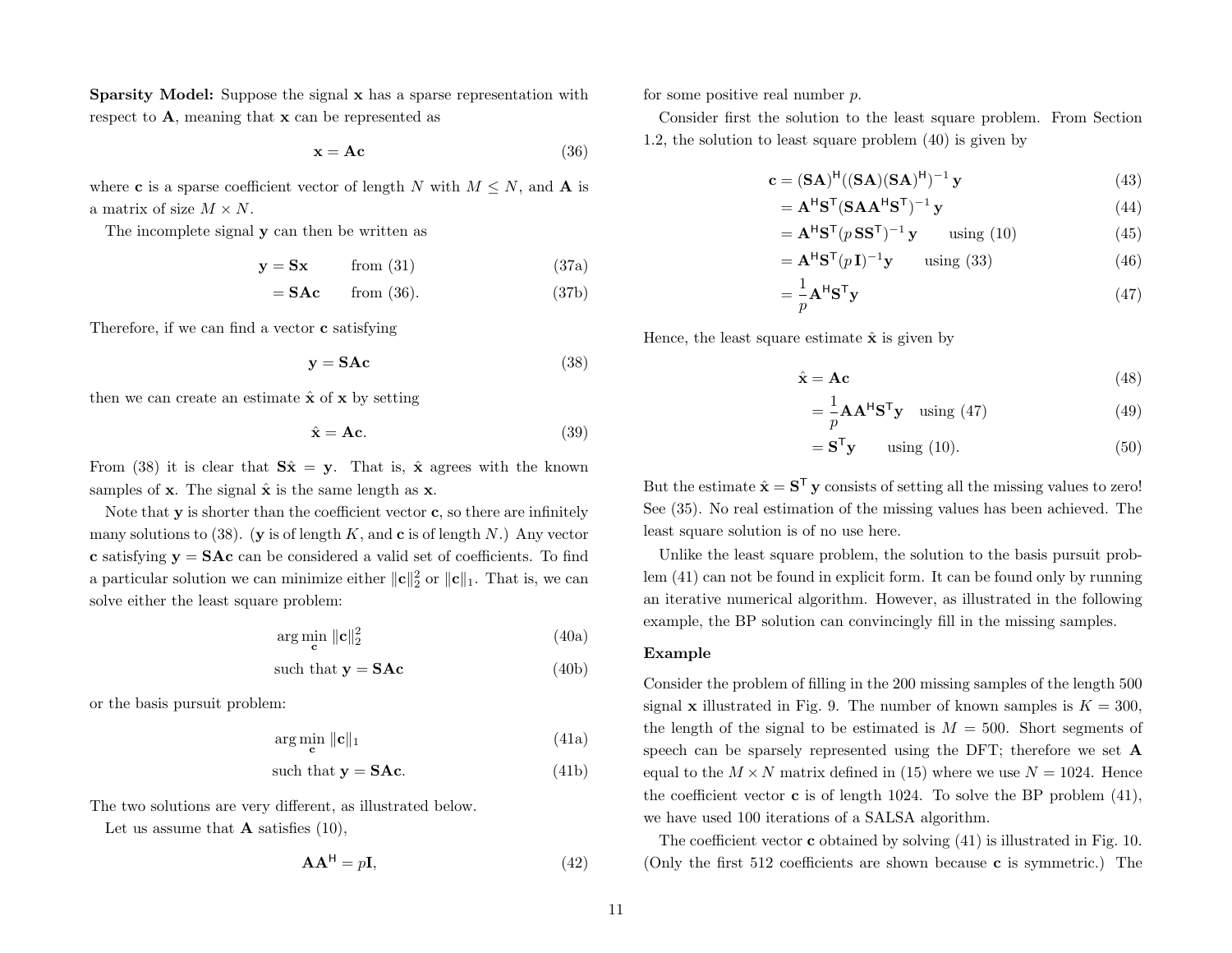<span id="page-11-0"></span>

Figure 10: Estimation of missing signal values using basis pursuit.

estimated signal  $\hat{\mathbf{x}} = \mathbf{A}\mathbf{c}$  is also illustrated. The missing samples have been filled in quite accurately.

Unlike the least square solution, the BP solution fills in missing samples in a suitable way. But it should be emphasized that the effectiveness of the BP approach depends on the coefficients of the signal being sparse (or approximately sparse). For short speech segments, the Fourier transform can be used for sparse representation. Other types of signals may require other transforms.

#### 5.2 Exercises

1. Reproduce the example (or similar). Show the least square and BP solutions for different numbers of missing samples. Comment on your observations.

# <span id="page-11-3"></span>6 Signal component separation using BP

When a signal contains components with distinct properties, it is sometimes useful to separate the signal into its components. If the components occupy distinct frequency bands, then the components can be separated

using conventional LTI filters. However, if the components are not separated in frequency (or any other transform variable), then the separation of the components is more challenging. For example, a measured signal may contain both  $(i)$  transients of unspecified shape and  $(ii)$  sustained oscillations [\[24\]](#page-17-12); in order to perform frequency analysis, it can be beneficial to first remove the transients. But if the transient and oscillatory signal components overlap in frequency, then they can not be reliably separated using linear filters. It turns out that sparse representations can be used in this and other signal separation problems [\[3,](#page-16-9) [26,](#page-17-13) [27\]](#page-17-14).

The use of sparsity to separate components of a signal has been called 'morphological component analysis' (MCA) [\[26,](#page-17-13) [27\]](#page-17-14), the idea being that the components have different shape (morphology).

#### Problem statement

It is desired that the observed signal y be written as the sum of two components, namely,

$$
\mathbf{y} = \mathbf{y}_1 + \mathbf{y}_2 \tag{51}
$$

where  $y_1$  and  $y_2$  are to be determined. Of course, there are infinitely many ways to solve this problem. For example, one may set  $y_1 = y$  and  $y_2 = 0$ . Or one may set  $y_1$  arbitrarily and set  $y_2 = y - y_1$ . However, it is assumed that each of the two components have particular properties and that they are distinct from one another. The MCA approach assumes that each of the two components is best described using distinct transforms  $A_1$  and  $\mathbf{A}_2$ , and aims to find the respective coefficients  $\mathbf{c}_1$  and  $\mathbf{c}_2$  such that

$$
\mathbf{y}_1 = \mathbf{A}_1 \mathbf{c}_1, \qquad \mathbf{y}_2 = \mathbf{A}_2 \mathbf{c}_2. \tag{52}
$$

Therefore, instead of finding  $y_1$  and  $y_2$  such that  $y = y_1 + y_2$ , the MCA method finds  $c_1$  and  $c_2$  such that

<span id="page-11-2"></span>
$$
\mathbf{y} = \mathbf{A}_1 \mathbf{c}_1 + \mathbf{A}_2 \mathbf{c}_2. \tag{53}
$$

Of course, there are infinitely many solutions to this problem as well. To find a particular solution, we can use either least squares or basis pursuit. The least squares problem is:

<span id="page-11-1"></span>
$$
\arg\min_{\mathbf{c}_1, \mathbf{c}_2} \lambda_1 \| \mathbf{c}_1 \|_2^2 + \lambda_2 \| \mathbf{c}_2 \|_2^2
$$
\n(54a)

such that 
$$
\mathbf{y} = \mathbf{A}_1 \mathbf{c}_1 + \mathbf{A}_2 \mathbf{c}_2.
$$
 (54b)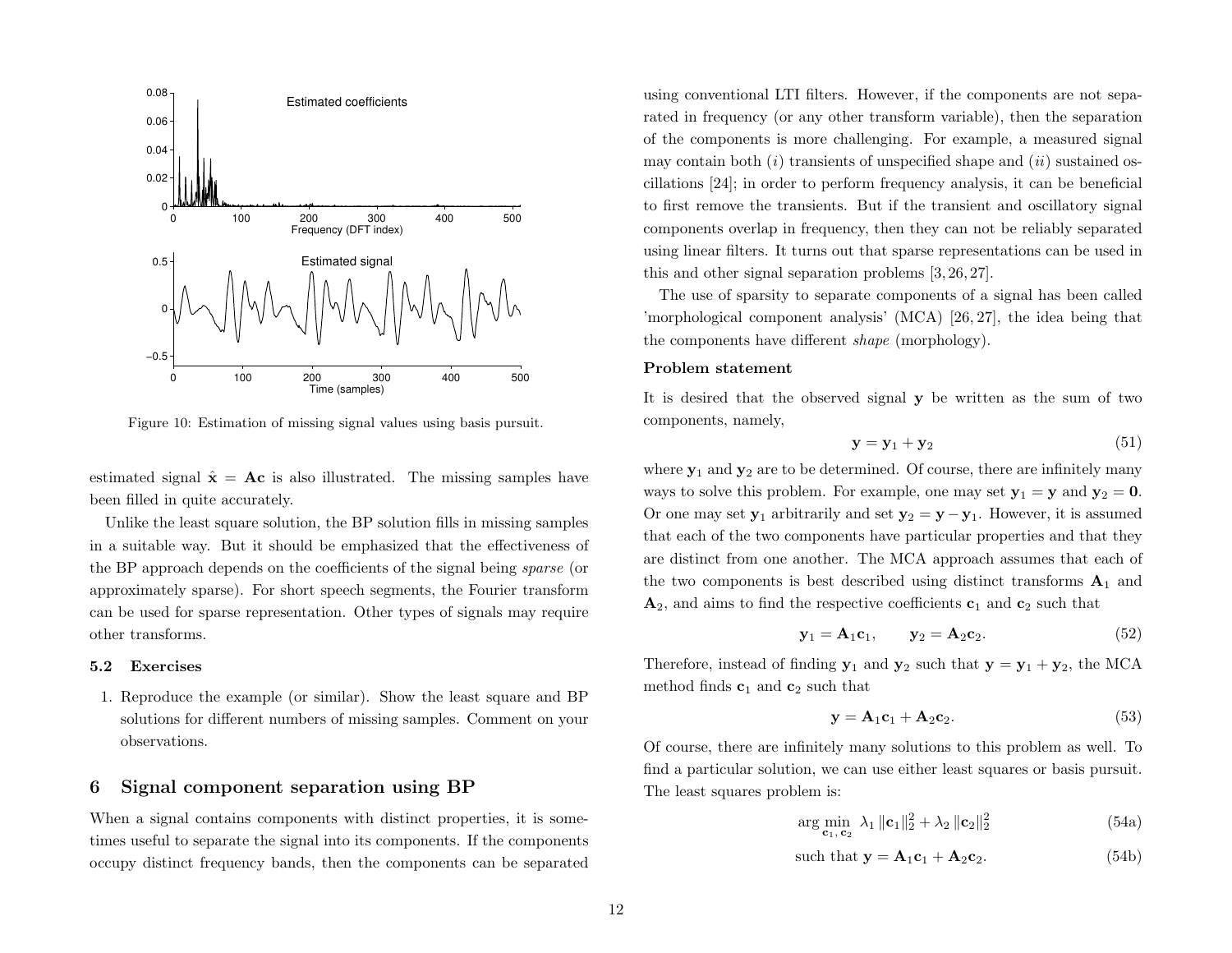The 'dual basis pursuit' problem is:

<span id="page-12-0"></span>
$$
\arg\min_{\mathbf{c}_1,\,\mathbf{c}_2} \lambda_1 \|\mathbf{c}_1\|_1 + \lambda_2 \|\mathbf{c}_2\|_1 \tag{55a}
$$

such that 
$$
\mathbf{y} = \mathbf{A}_1 \mathbf{c}_1 + \mathbf{A}_2 \mathbf{c}_2.
$$
 (55b)

We call [\(55\)](#page-12-0) 'dual' BP because of there being two sets of coefficients to be found. However, this problem is equivalent to basis pursuit.

<span id="page-12-2"></span>Once  $c_1$  and  $c_2$  are obtained (using either least squares or dual BP), we set:

<span id="page-12-1"></span>
$$
\mathbf{y}_1 = \mathbf{A}_1 \mathbf{c}_1, \qquad \mathbf{y}_2 = \mathbf{A}_2 \mathbf{c}_2. \tag{56}
$$

Consider first the solution to the least square problem. The solution to the least square problem [\(54\)](#page-11-1) is given by

$$
\mu = \left[\frac{1}{\lambda_1} \mathbf{A}_1 \mathbf{A}_1^{\mathsf{H}} + \frac{1}{\lambda_2} \mathbf{A}_2 \mathbf{A}_2^{\mathsf{H}}\right]^{-1} \mathbf{y}
$$
(57a)

$$
\mathbf{c}_1 = \frac{1}{\lambda_1} \mathbf{A}_1^{\mathsf{H}} \mu \tag{57b}
$$

$$
\mathbf{c}_2 = \frac{1}{\lambda_2} \mathbf{A}_2^{\mathsf{H}} \mu. \tag{57c}
$$

If the columns of  $A_1$  and  $A_2$  both form Parseval frames, i.e.

$$
\mathbf{A}_1 \mathbf{A}_1^{\mathsf{H}} = p_1 \mathbf{I}, \qquad \mathbf{A}_2 \mathbf{A}_2^{\mathsf{H}} = p_2 \mathbf{I}, \tag{58}
$$

then the least square solution [\(57\)](#page-12-1) is given explicitly by

$$
\mu = \left(\frac{p_1}{\lambda_1} + \frac{p_2}{\lambda_2}\right)^{-1} \mathbf{y}
$$
\n(59a)

$$
\mathbf{c}_1 = \frac{1}{\lambda_1} \left( \frac{p_1}{\lambda_1} + \frac{p_2}{\lambda_2} \right)^{-1} \mathbf{A}_1^{\mathsf{H}} \mathbf{y}
$$
 (59b)

$$
\mathbf{c}_2 = \frac{1}{\lambda_2} \left( \frac{p_1}{\lambda_1} + \frac{p_2}{\lambda_2} \right)^{-1} \mathbf{A}_2^{\mathsf{H}} \mathbf{y}
$$
(59c)

and from [\(56\)](#page-12-2) the calculated components are

$$
\mathbf{y}_1 = \frac{p_1}{\lambda_1} \left( \frac{p_1}{\lambda_1} + \frac{p_2}{\lambda_2} \right)^{-1} \mathbf{y}
$$
 (60a)

$$
\mathbf{y}_2 = \frac{p_2}{\lambda_2} \left( \frac{p_1}{\lambda_1} + \frac{p_2}{\lambda_2} \right)^{-1} \mathbf{y}.
$$
 (60b)

<span id="page-12-3"></span>

Figure 11: Signal composed of two distinct components.

But these are only scaled versions of the data y. No real signal separation is achieved. The least square solution is of no use here.

Now consider the solution to the dual basis problem [\(55\)](#page-12-0). It can not be found in explicit form; however, it can be obtained via a numerical algorithm. As illustrated in the following examples, the BP solution can separate a signal into distinct components, unlike the least square solution. This is true, provided that  $y_1$  has a sparse representation using  $A_1$ , and that  $y_2$  has a sparse representation using  $A_2$ .

## Example 1

This first example is very simple; however, it clearly illustrates the method. Consider the 150-point signal in Fig. [11.](#page-12-3) It consists of a few impulses (spikes) and a few sinusoids added together. The goal is to separate the signal into two component signals: one component containing only impulses, the other component containing only sinusoids; such that, the sum of the two components equals the original signal.

To use the dual BP problem [\(55\)](#page-12-0), we need to specify the two transforms  $A_1$  and  $A_2$ . We set  $A_1$  to be the identity matrix. We set  $A_2$  to be the overcomplete DFT [\(15\)](#page-3-1) with size  $150 \times 256$ . Hence the coefficient vector  $c_1$  is of length 150, and  $c_2$  is of length 256. The coefficients  $c_1$  and  $c_2$ obtained by solving the dual BP problem [\(55\)](#page-12-0) are shown in Fig. [12.](#page-13-0) It can be seen that the coefficients are indeed sparse. (The coefficients  $c_2$ ) are complex valued, so the figure shows the modulus of these coefficients.) Using the coefficients  $c_1$  and  $c_2$ , the components  $y_1$  and  $y_2$  are obtained by [\(56\)](#page-12-2). The resulting components are illustrated in Fig. [12.](#page-13-0) It is clear that the dual BP method successfully separates the signal into two district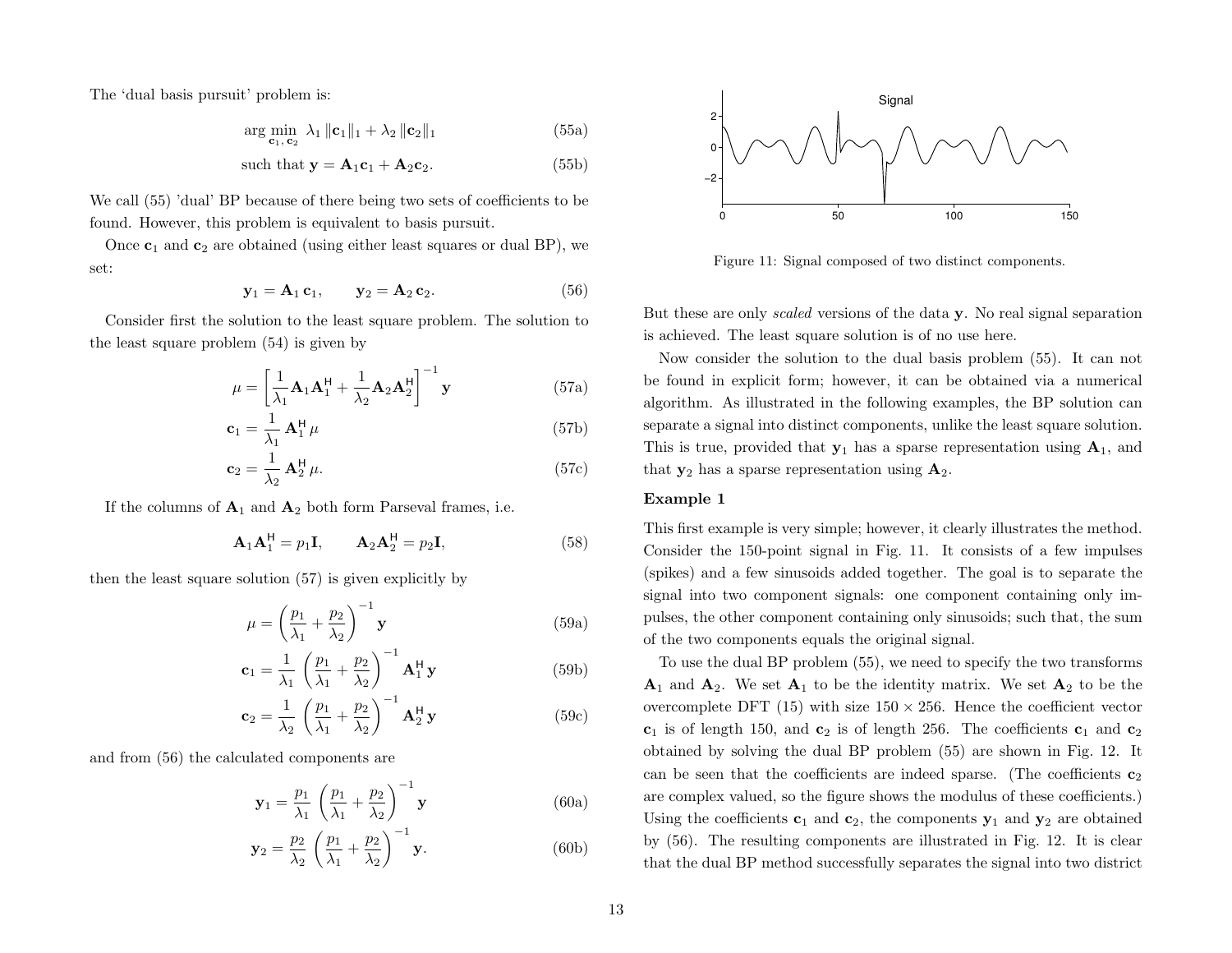<span id="page-13-0"></span>

Figure 12: Signal separation using dual BP (Example 1). The two components add to give the signal illustrated in Fig. [11.](#page-12-3)

components:  $y_1$  contains the impulses, and  $y_2$  contains the sinusoids.

In this illustrative example, the signal is especially simple, and the separation could probably have been accomplished with a simpler method. The impulses are quite easily identified. However, in the next example, neither component can be so easily identified.

#### Example 2

An important property of a voiced speech waveform are the formants (prominent sustained frequencies). Formants are determined by the position of the tongue and lips, etc. (the vocal tract); and can be used to distinguish one vowel from another. Another important property of voiced speech is the pitch frequency, which is determined by the rate at which the vocal chords vibrate. The spectrum of a voiced speech waveform often contains many harmonic peaks at multiples of the pitch frequency. The pitch frequency and formants carry distinct information in the speech waveform; and in speech processing, they are estimated using different algorithms.

A speech signal and its spectrogram is shown in Fig. [13.](#page-14-0) The speech is sampled at 16K samples/second. Both formants and harmonics of the pitch frequency are clearly visible in the spectrogram: harmonics as fine horizontally oriented ridges, formants as broader darker bands.

Roughly, the formants and pitch harmonics can be separated to some degree using dual basis pursuit, provided appropriate transforms  $A_1$  and  $\mathbf{A}_2$  are employed. We set each of the two transforms to be a short-time Fourier transform (STFT), but implemented with windows of differing lengths. For  $A_1$  we use a short window 32 samples (2 ms) and for  $A_2$ we use a longer window of 512 samples (32 ms). The result of dual BP is illustrated in Fig. [14.](#page-14-1) The arithmetic sum of the two components is equal to the original speech waveform, as constrained in the dual BP problem formulation. As the figure illustrates, the component  $y_1$  consists of brief complex pulses, each shorter than the pitch period; the component  $y_2$ consists of sustained oscillations that are of longer duration. The sustained oscillations visible in  $y_2$  constitute the resonant frequencies of the vocal tract (formants). From the spectrogram of  $y_2$ , illustrated in Fig. [15,](#page-15-0) it can be noted that the pitch harmonics have been substantially attenuated. This further illustrates that, to some degree, the pitch harmonics and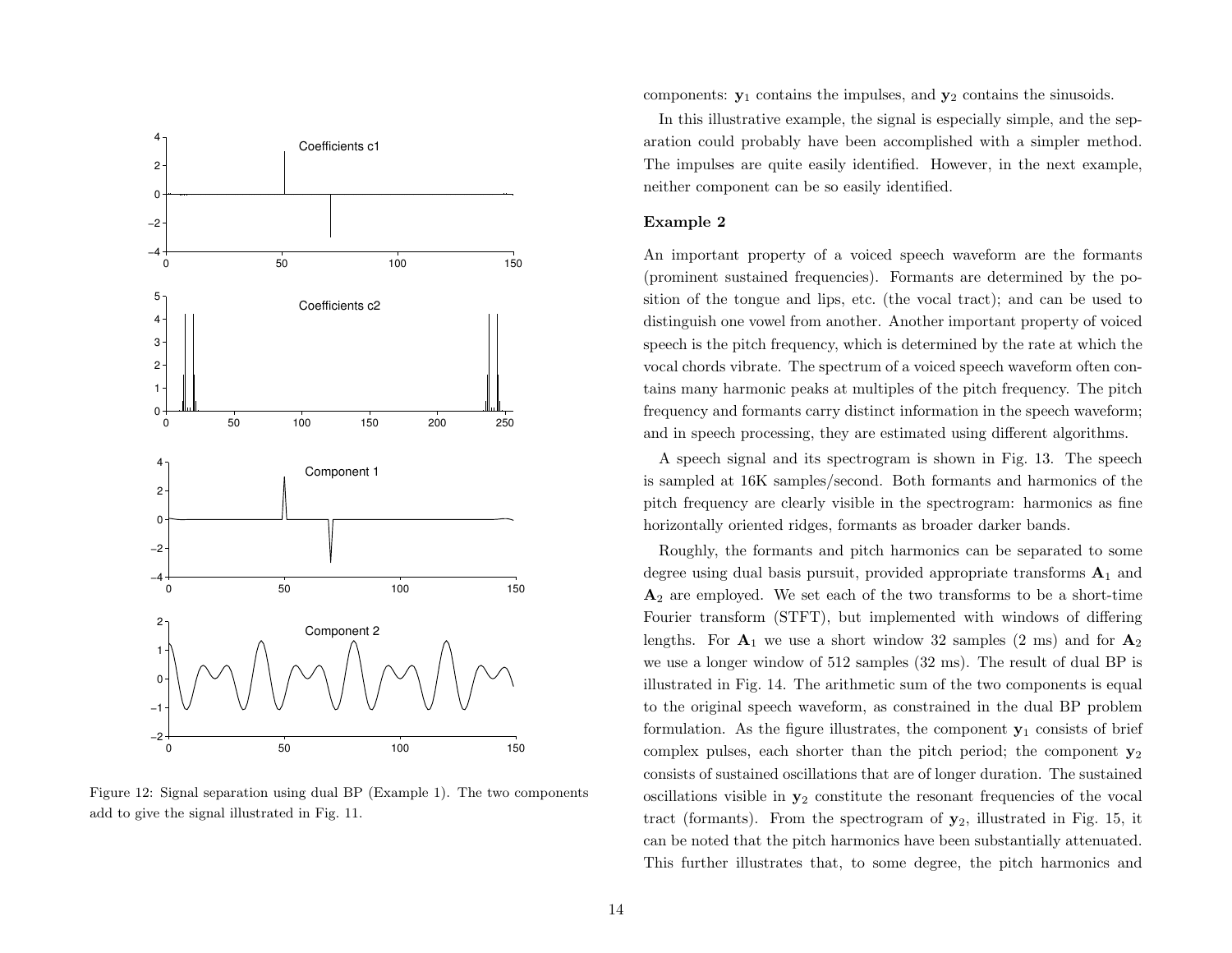<span id="page-14-0"></span>

Figure 13: A speech waveform and its spectrogram.

formants have been separated into the components  $y_1$  and  $y_2$ .

Note that the separation of formants and pitch harmonics is achieved even though the two components overlap in time and frequency. The dual BP procedure, with STFT of short and long windows, achieves this separation through sparse representation.

# 6.1 Exercises

- 1. Prove [\(57\)](#page-12-1).
- 2. When  $\mathbf{A}_1$  and  $\mathbf{A}_2$  satisfy [\(10\)](#page-2-0), prove [\(59a\)](#page-11-2) and [\(60a\)](#page-11-2).
- 3. Reproduce the examples (or similar). Show the dual BP solution for

<span id="page-14-1"></span>

Figure 14: Speech signal decomposition using dual BP and STFT with short and long windows. The two components add to give the specch waveform illustrated in Fig. [13.](#page-14-0)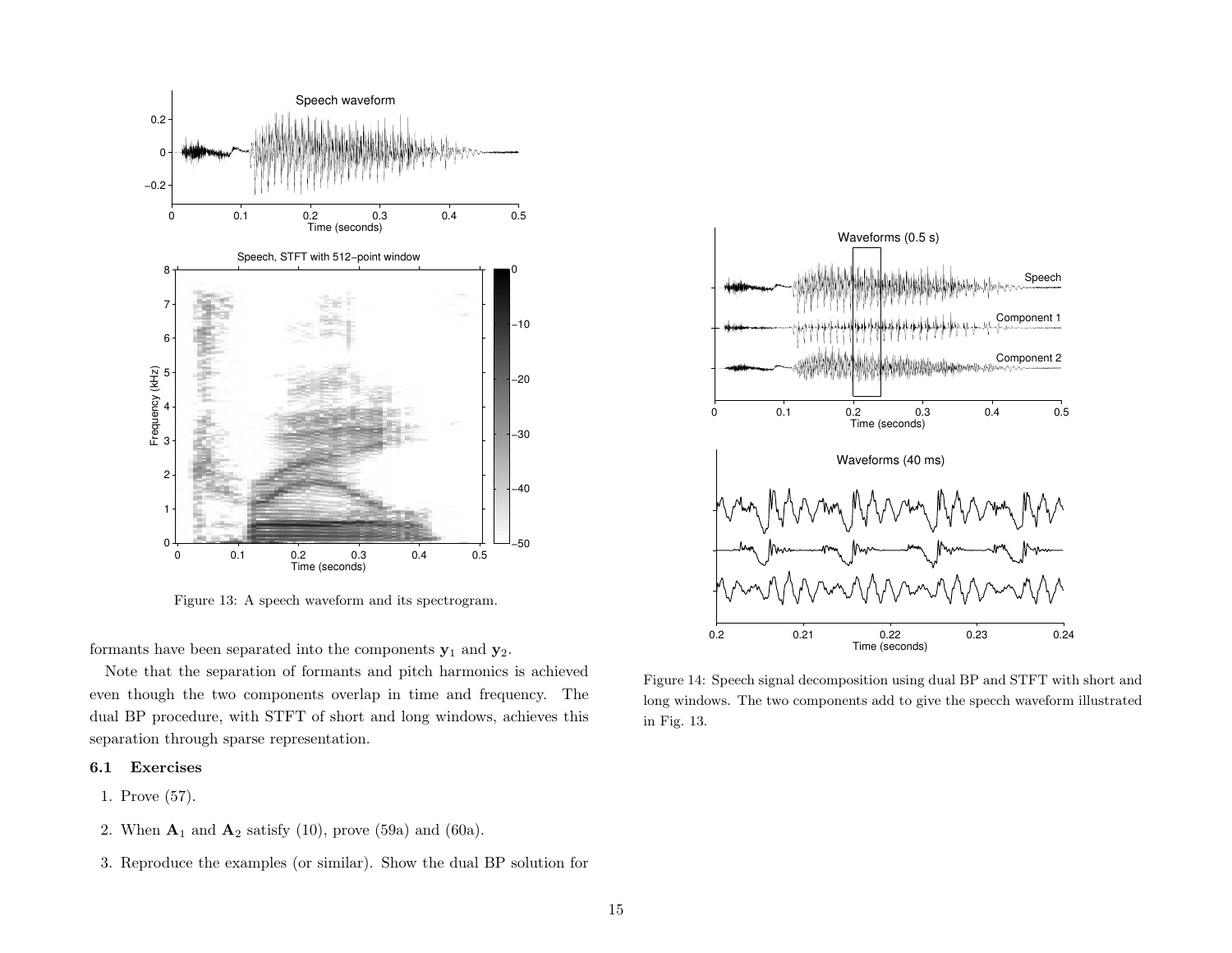<span id="page-15-0"></span>

Figure 15: Spectrogram of component 2 in Fig. [14.](#page-14-1) Compared with Fig. [13](#page-14-0) the pitch harmonics are reduced in intensity, but the formants are well preserved.

different parameters  $\lambda_1$  and  $\lambda_2$ . Comment on your observations.

# 7 Conclusion

These notes describe the formulation of several problems. In each case, the least square solution is compared with the solution obtained using  $\ell_1$ norm minimization (either BP or BPD).

- 1. Signal representation using basis pursuit (BP) is illustrated in Section [2.](#page-2-3) In the example, a sparse set of Fourier coefficients are obtained which do not exhibit the leakage phenomenon of the least square solution. For other types of data, it can be more suitable to use another transform, such as the short-time Fourier transform (STFT) or wavelet transforms [\[10\]](#page-16-10), etc.
- 2. Signal denoising using basis pursuit denoising (BPD) is illustrated in Section [3.](#page-5-2) In the example, BPD is used to obtain a sparse set of Fourier coefficients that approximates the noisy signal. Denoising is

achieved because the noise-free signal of interest has a sparse representation with respect to the Fourier transform. For other types of the data, it can be more appropriate to use other transforms. A transform should be chosen that admits a sparse representation of the underlying signal of interest. It was also shown that the least square solution achieves no denoising, only a constant scaling of the noisy data.

- 3. Deconvolution using BPD is illustrated in Section [4.](#page-7-5) When the signal to be recovered is sparse, then the use of BPD can provide a more accurate solution than least squares. This approach can also be used when the signal to be recovered is itself not sparse, but admits a sparse representation with respect to a known transform.
- 4. Missing data estimation using BP is illustrated in Section [5.](#page-8-2) When the signal to be recovered in its entirety admits a sparse representation with respect to a known transform, then BP exploits this sparsity so as to fill in the missing data. If the data not only has missing samples but is also noisy, then BPD should be used in place of BP. It was shown that the least square solution consists of merely filling in the missing data with zeros.
- 5. Signal component separation using BP is illustrated in Section [6.](#page-11-3) When each of the signal components admits a sparse representation with respect to known transforms, and when the transforms are sufficiently distinct, then the signal components can be isolated using sparse representations. If the data is not only a mixture of two components but is also noisy, then BPD should be used in place of BP. It was shown that the least square solution achieves no separation; only a constant scaling of the observed mixed signal.

In each of these examples, the use of the  $\ell_2$  norm in the problem formulation led to solutions that were unsatisfactory. Using the  $\ell_1$  norm instead of the  $\ell_2$  norm as in BP and BPD, lead to successful solutions. It should be emphasized that this is possible because (and only when) the signal to be recovered is either sparse itself or admits a sparse representation with respect to a known transform. Hence one problem in using sparsity in signal processing is to identity (or create) suitable transforms for different type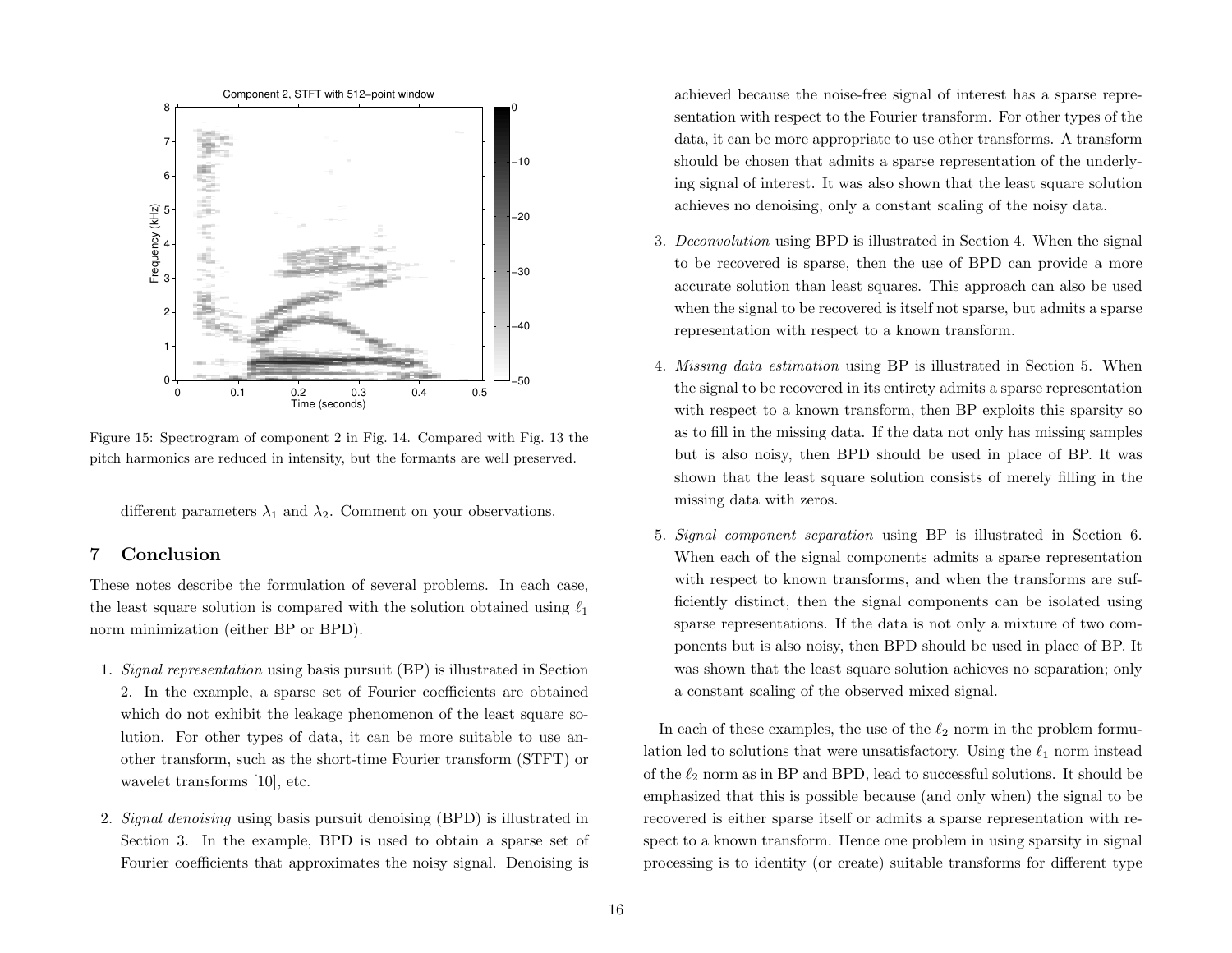of signals. Numerous specialized transforms have developed, especially for multidimensional signals [\[19\]](#page-17-15).

In addition to the signal processing problems described in these notes, sparsity-based methods are central to compressed sensing [\[4\]](#page-16-11).

These notes have intentionally avoided describing how to solve the BP and BPD problems, which can only be solved using iterative numerical algorithms. Algorithms for solving these problems are described in [\[22,](#page-17-16)[23\]](#page-17-17).

## References

- <span id="page-16-6"></span>[1] M. V. Afonso, J. M. Bioucas-Dias, and M. A. T. Figueiredo. Fast image recovery using variable splitting and constrained optimization. IEEE Trans. Image Process., 19(9):2345–2356, September 2010.
- <span id="page-16-7"></span>[2] M. V. Afonso, J. M. Bioucas-Dias, and M. A. T. Figueiredo. An augmented Lagrangian approach to the constrained optimization formulation of imaging inverse problems. IEEE Trans. Image Process., 20(3):681–695, March 2011.
- <span id="page-16-9"></span>[3] J.-F. Aujol, G. Aubert, L. Blanc-Féraud, and A. Chambolle. Image decomposition into a bounded variation component and an oscillating component. J. Math. Imag. Vis., 22:71–88, 2005.
- <span id="page-16-11"></span>[4] R. G. Baraniuk. Compressive sensing [lecture notes]. IEEE Signal Processing Magazine, 24(4):118–121, July 2007.
- <span id="page-16-0"></span>[5] R. G. Baraniuk, E. Candes, M. Elad, and Y. Ma, editors. Special issue on applications of sparse representation and compressive sensing. Proc. IEEE, 98(6), June 2010.
- <span id="page-16-5"></span>[6] A. Beck and M. Teboulle. A fast iterative shrinkage-thresholding algorithm for linear inverse problems.  $SIAM$  J. Imag. Sci.,  $2(1):183-202$ ,  $2009$ .
- <span id="page-16-8"></span>[7] M. Bertalmio, L. Vese, G. Sapiro, and S. Osher. Simultaneous structure and texture image inpainting. IEEE Trans. on Image Processing, 12(8):882–889, August 2003.
- <span id="page-16-3"></span>[8] S. Boyd, N. Parikh, E. Chu, B. Peleato, and J. Eckstein. Distributed optimization and statistical learning via the alternating direction method of multipliers. Foundations and Trends in Machine Learning, 3(1):1–122, 2011.
- <span id="page-16-2"></span>[9] S. Boyd and L. Vandenberghe. Convex Optimization. Cambridge University Press, 2004.
- <span id="page-16-10"></span>[10] C. S. Burrus, R. A. Gopinath, and H. Guo. Introduction to Wavelets and Wavelet Transforms. Prentice Hall, 1997.
- <span id="page-16-1"></span>[11] S. Chen, D. L. Donoho, and M. A. Saunders. Atomic decomposition by basis pursuit. SIAM J. Sci. Comput., 20(1):33–61, 1998.
- <span id="page-16-4"></span>[12] P. L. Combettes and J.-C. Pesquet. Proximal splitting methods in signal processing. In H. H. Bauschke, R. Burachik, P. L. Combettes, V. Elser, D. R. Luke, and H. Wolkowicz, editors, Fixed-Point Algorithms for Inverse Problems in Science and Engineering. Springer-Verlag (New York), 2011.